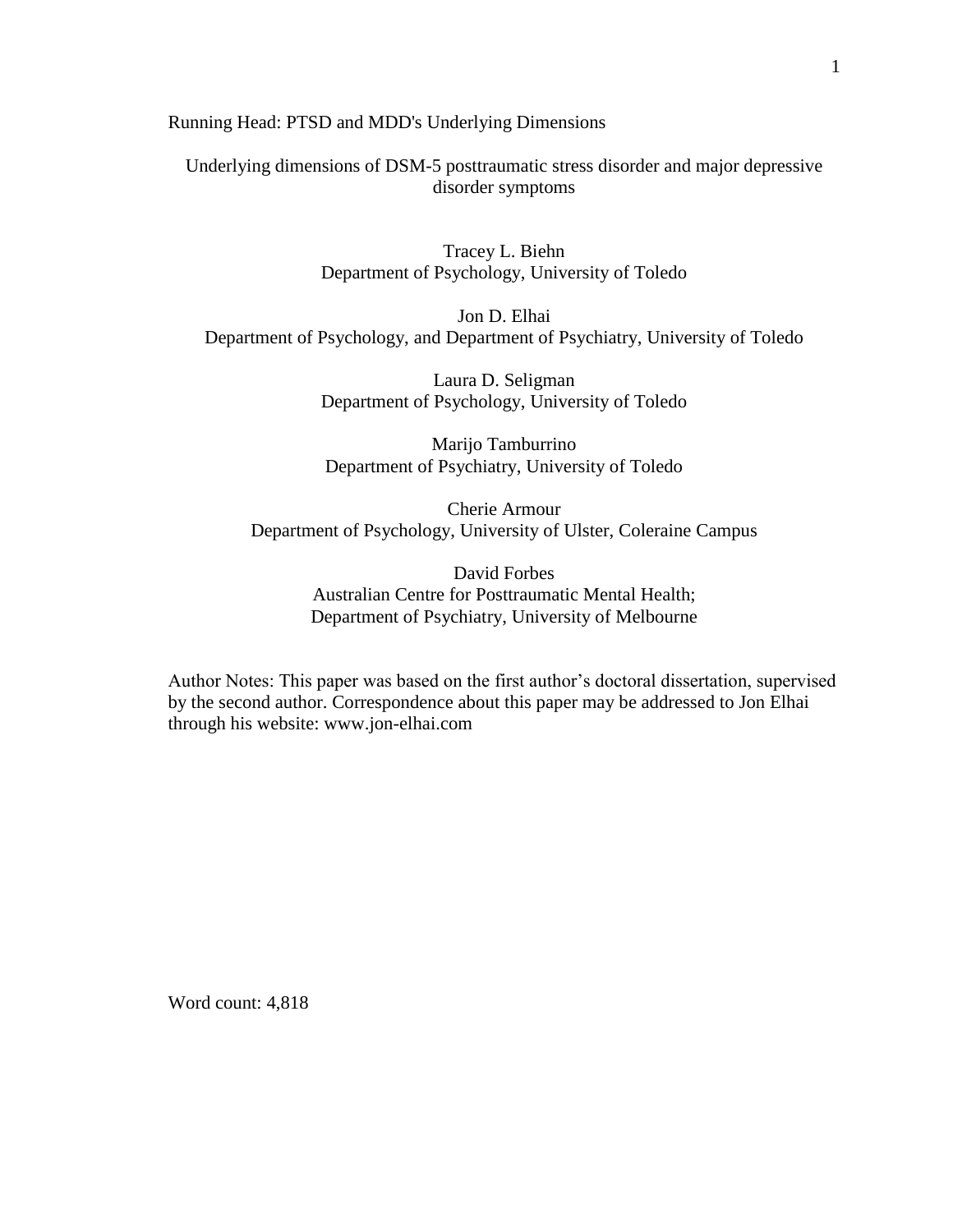### **Abstract**

This study examined the relationship between the underlying latent factors of major depression symptoms and *DSM-5* posttraumatic stress disorder (PTSD) symptoms [\(American Psychiatric Association, 2013\)](#page-20-0)*.* A non-clinical sample of 266 participants with a trauma history participated in the study. Confirmatory factor analyses were conducted to evaluate the fit of the *DSM-5* PTSD model and dysphoria model, as well as a depression model comprised of somatic and non-somatic factors. The *DSM-5* PTSD model demonstrated somewhat better fit over the dysphoria model. Wald tests indicated that PTSD's negative alterations in cognitions and mood factor was more strongly related to depression's non-somatic factor than its somatic factor. This study furthers a nascent line of research examining the relationship between PTSD and depression factors in order to better understand the nature of the high comorbidity rates between the two disorders. Moreover, this study provides an initial analysis of the new *DSM-5* diagnostic criteria for PTSD.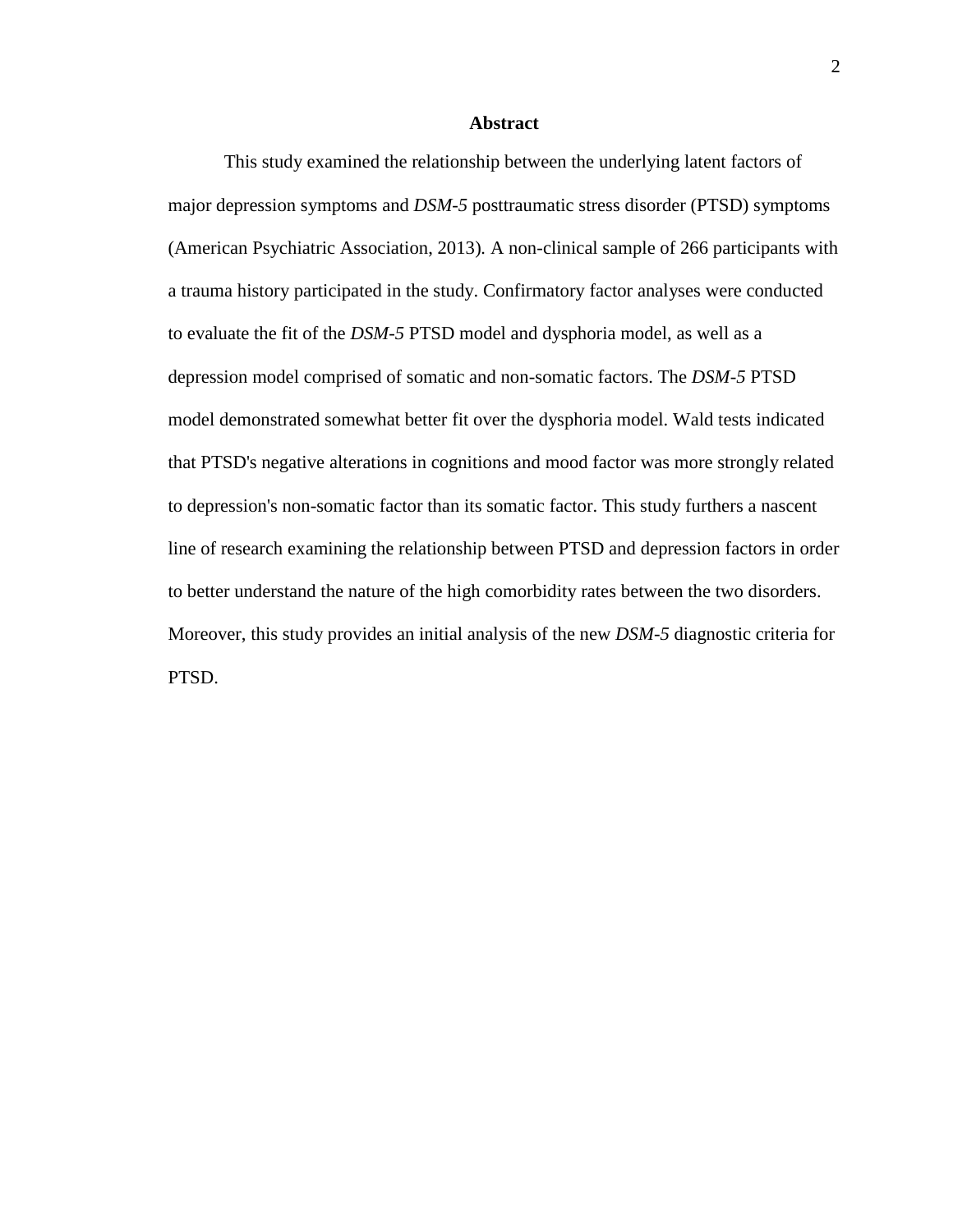# **Introduction**

## **Background**

Posttraumatic stress disorder (PTSD) and major depressive disorder are highly comorbid. For instance, the National Comorbidity Survey (NCS) found that 48% of individuals diagnosed with PTSD were also diagnosed with major depression in their lifetimes [\(Kessler, Sonnega, Bromet, Hughes, & Nelson, 1995\)](#page-24-0). In the NCS-Replication this comorbidity rate was 55% [\(Elhai, Grubaugh, Kashdan, & Frueh, 2008\)](#page-22-0). An emerging line of research has investigated the relationship between PTSD and depression's latent factors to determine if comorbidity rates can be attributed to the relationships between specific latent factors of each of the disorders [\(Biehn, Contractor, Elhai, Tamburrino,](#page-20-1)  [Fine, Prescott et al., 2013\)](#page-20-1). However, given that this is a new line of research, little is known about PTSD and depression's relationship at the latent level. Furthermore, it is questionable as to how well previous studies examining the combined factor structure of PTSD and major depressive disorder (MDD) will generalize to the newly confirmed DSM-5 PTSD model (Diagnostic and Statistical Manual of Mental Disorders-5<sup>th</sup> Ed.) [\(American Psychiatric Association, 2013\)](#page-20-0).

## **PTSD-Depression Comorbidity**

Several theories have been proposed to explain the significant comorbidity rates between PTSD and MDD. Some researchers have pointed to the overlapping symptoms between *DSM-IV* MDD and PTSD (i.e., difficulties with concentration, sleep, and anhedonia) and have suggested that removing the overlapping items may reduce comorbidity rates [\(Spitzer, First, & Wakefield, 2007\)](#page-27-0). However, Elhai et al. [\(2008\)](#page-22-0) found that removing overlapping items had negligible effects on comorbidity rates. In addition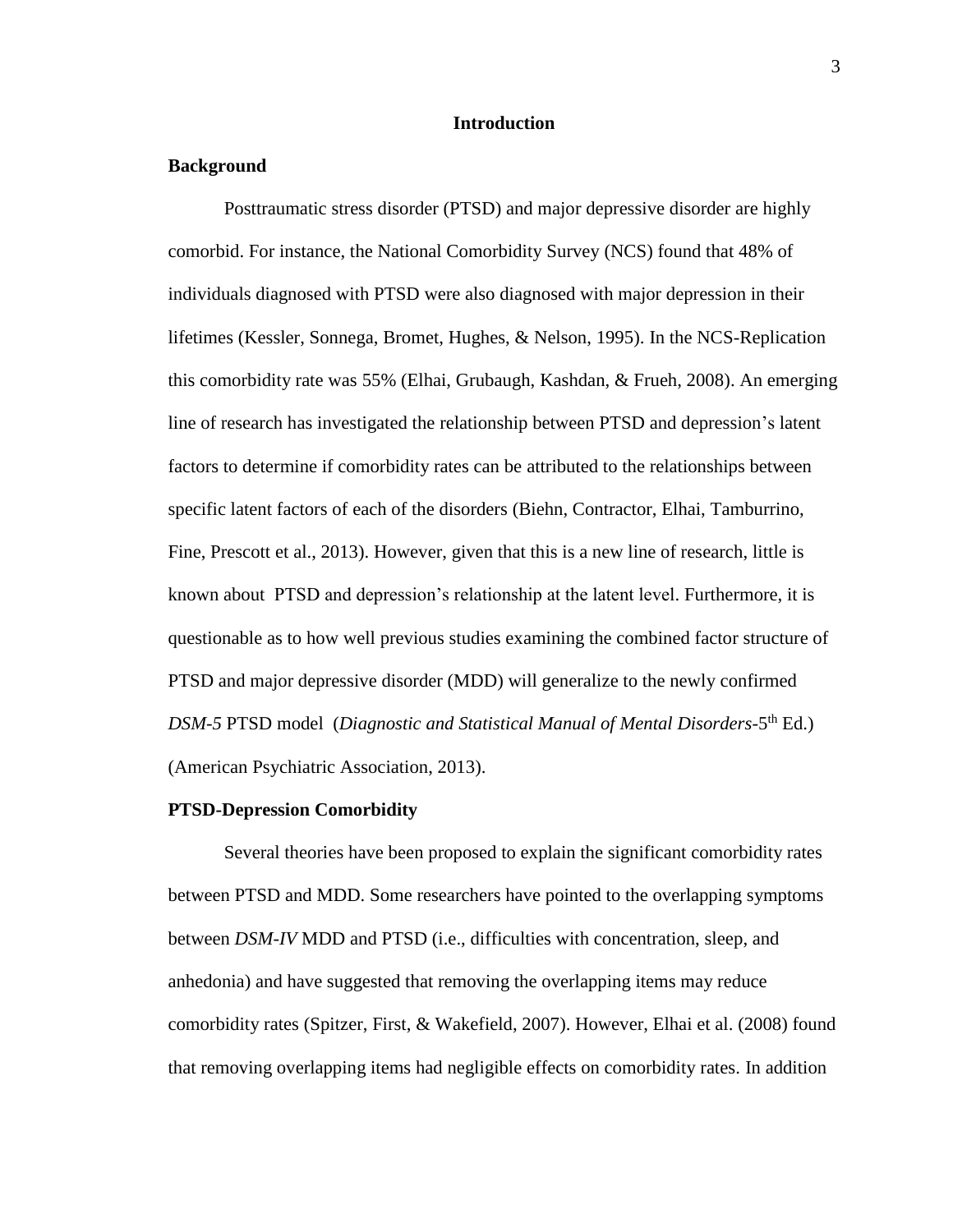to item overlap, the *DSM-IV* diagnostic algorithm for PTSD does not distinguish between symptoms specific to PTSD and those shared with other disorders, which may also contribute to this comorbidity. Although symptom overlap does not appear to be responsible for the comorbidity between PTSD and depression, some of the somatic items of depression have been found to be most related to PTSD's symptom dimensions, including hyperarousal and dysphoria [\(Biehn et al., 2013;](#page-20-1) [Elhai, Contractor, Palmieri,](#page-21-0)  [Forbes, & Richardson, 2011\)](#page-21-0).

Another prevailing hypothesis regarding high PTSD-depression comorbidity is that there is a shared underlying latent factor behind these disorders. Watson [\(2005,](#page-27-1) [2009\)](#page-27-2) proposed that mood and anxiety disorders are defined by a higher-order negative affect factor that subsumes a broad range of negative emotional states, including fear, anger, and sadness. Watson proposed that this higher-order factor accounts for high rates of comorbidity among mood and anxiety disorders. Thus, it may be that depression and PTSD are at least partially defined by the same underlying construct - negative affectivity, that gives rise to the high rates of comorbidity. In fact, as discussed below, PTSD has a robust, empirically-supported latent factor of dysphoria that is conceptually similar to the general negative affect construct [\(Simms, Watson, & Doebbeling, 2002\)](#page-26-0).

Factor analysis can help clarify the nature of comorbidity by examining which underlying factors of one disorder are most correlated with factors of another similar disorder. This line of research can be used to test the construct validity of a disorder (e.g., its uniqueness as a disorder) in a more refined manner than by examining comorbidity between crudely measured, observed diagnostic variables.

#### **PTSD's Factor Structure**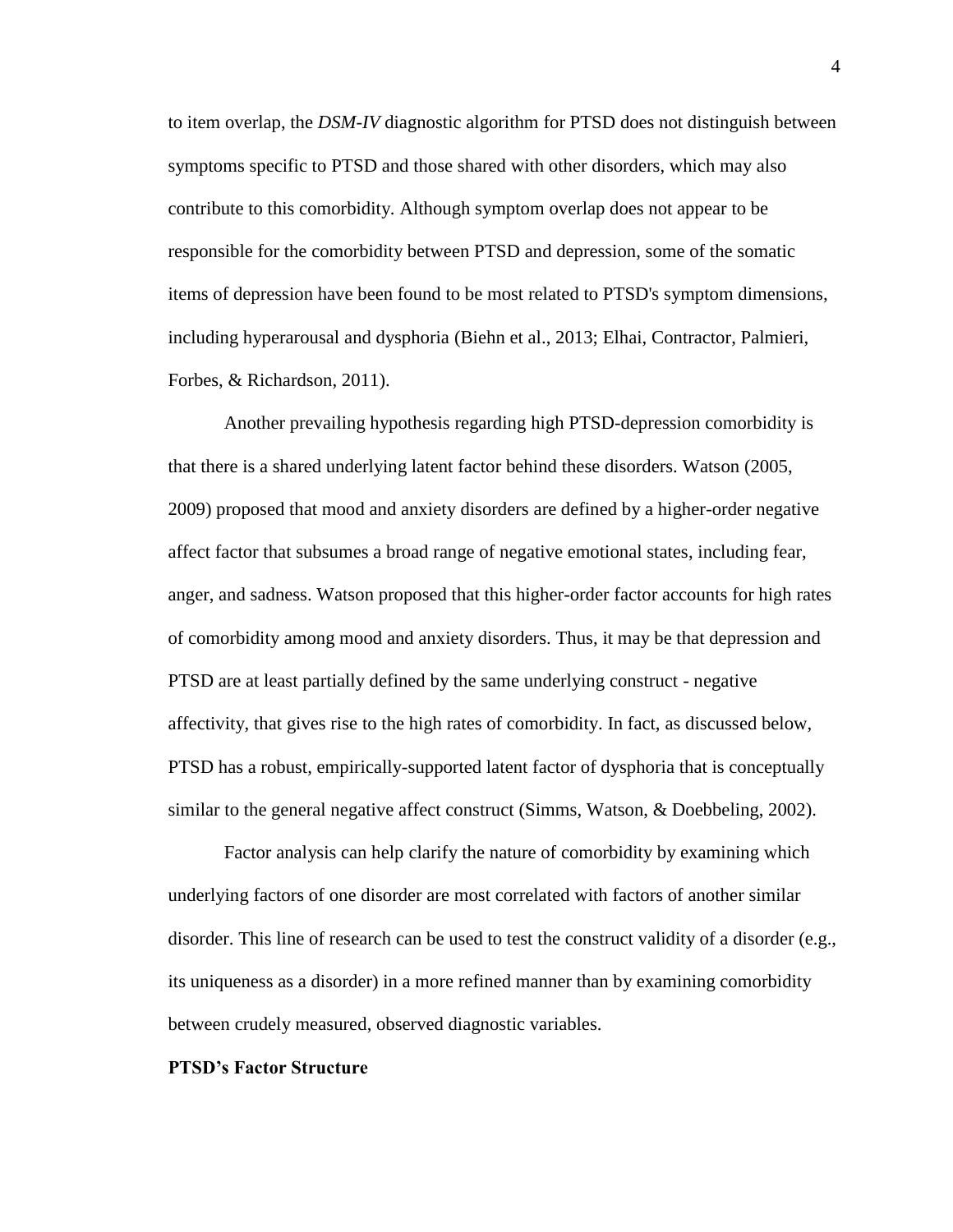PTSD's factor structure has largely been validated using symptom criteria of PTSD from the *DSM-IV-TR* (4th edition- [Text Revision; American Psychiatric](#page-20-0)  [Association, 2013\)](#page-20-0)*.* The *DSM-IV-TR* organizes the 17 symptoms of PTSD into three symptom clusters of reexperiencing, avoidance/numbing, and hyperarousal. This model has been extensively analyzed, albeit not well-supported, using confirmatory factor analysis (CFA). Indeed, research demonstrates that two other models of PTSD demonstrate superior fit; the emotional numbing model and the dysphoria model [\(reviewed in Elhai & Palmieri, 2011\)](#page-22-1). The emotional numbing model proposed by King, Leskin, King, and Weathers [\(1998\)](#page-24-1), which organizes the 17 PTSD symptoms into four intercorrelated factors of reexperiencing, effortful avoidance, emotional numbing, and hyperarousal, is identical to *DSM-IV-TR's* PTSD model except that avoidance and numbing symptoms are separated into two distinct factors. This is consistent with the theoretical and empirical findings that suggest that these two constructs represent distinct factors within PTSD [\(Asmundson, Stapleton, & Taylor, 2004;](#page-20-2) [Foa, Riggs, & Gershuny,](#page-23-0)  [1995\)](#page-23-0).

The other PTSD model to obtain empirical and theoretical support is the dysphoria model proposed by [Simms et al. \(2002\)](#page-26-0). In this model, three hyperarousal symptoms (difficulty concentrating, difficulty sleeping, and irritability) are combined with the emotional numbing items to form an eight-item dysphoria construct. Simms and colleagues [\(2002\)](#page-26-0) based this model on theory positing that there is a general distress or negative affectivity component that includes symptoms of insomnia, irritability, and impaired concentration [\(Watson, 2005,](#page-27-1) [2009\)](#page-27-2).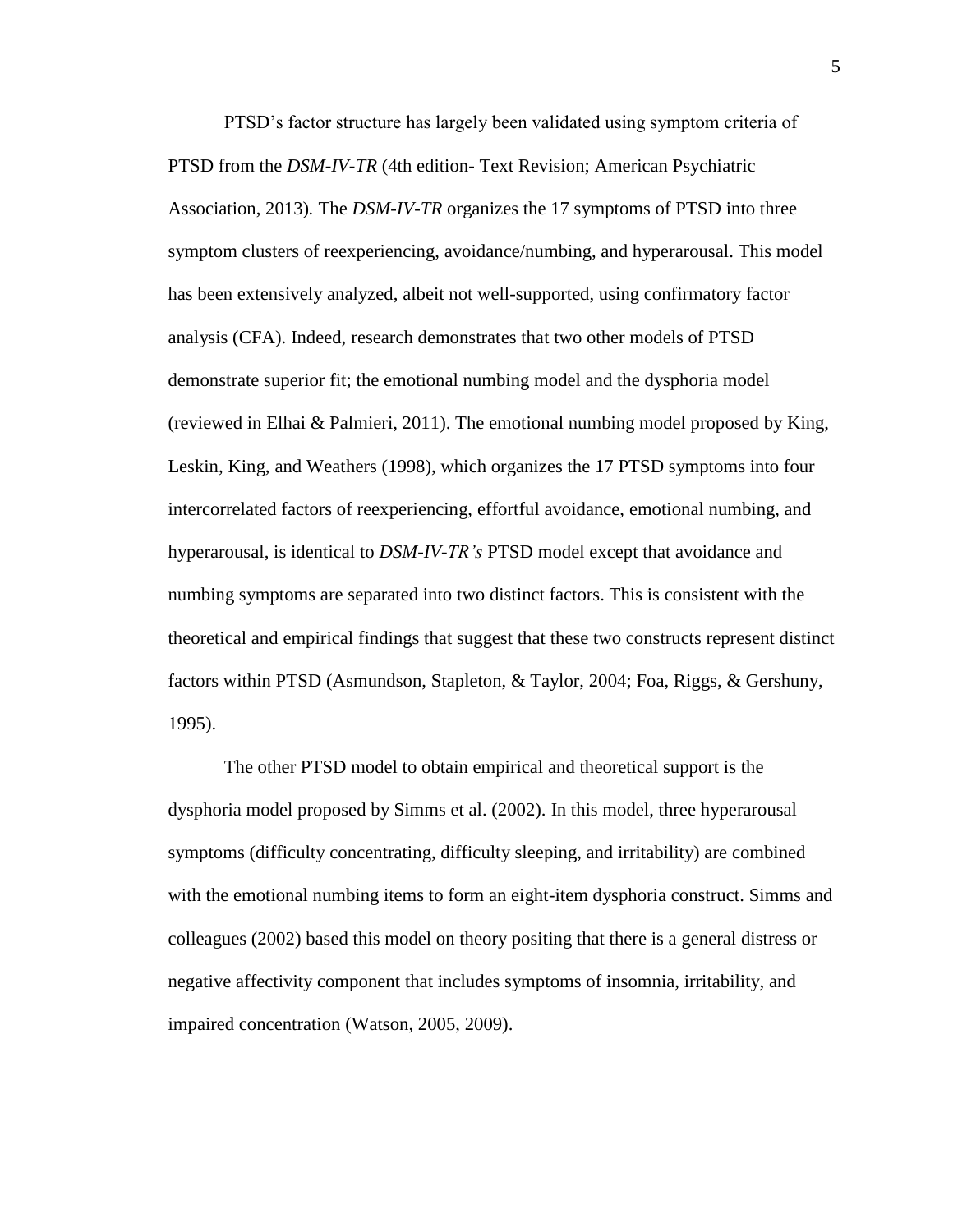Both four-factor PTSD models have been extensively studied using CFA and have demonstrated good fit among different trauma-exposed samples and using a variety of PTSD instruments (reviewed in [Elhai & Palmieri, 2011;](#page-22-1) [Yufik & Simms, 2010\)](#page-28-0). However, given the very recent publication of the *DSM-5* and its altered PTSD criteria, this research to date is predominately based on *DSM-IV-TR*'s conceptualization and diagnostic criteria of PTSD.

#### **Depression's Factor Structure**

There is less research regarding the factor structure of depression, and the resulting structure often differs depending on which depression instrument is used to assess depressive symptoms. A commonly used depression measure that does map directly onto *DSM-IV* (and *DSM-5,* in that the diagnostic criteria for depression was not significantly modified for the *DSM-5*) symptom criteria for a major depressive episode (MDE) is the Patient Health Questionnaire-9 (PHQ-9), [\(Kroenke, Spitzer, & Williams,](#page-25-0)  [2001\)](#page-25-0). Studies using the PHQ-9 have found support for either a unidimensional depression model [\(Cameron, Crawford, Lawton, &](#page-20-3) Reid, 2008; [Dum, Pickren, Sobell, &](#page-21-1)  [Sobell, 2008;](#page-21-1) [Huang, Chung, Kroenke, Delucchi, & Spitzer, 2006;](#page-24-2) [Kalpakjian, Toussaint,](#page-24-3)  [Albright, Bombardier, Krause, & Tate, 2009\)](#page-24-3) or a two-factor model [\(Baas, Cramer,](#page-20-4)  [Koeter, Van de Lisdonk, Van Weert, & Schene, 2011;](#page-20-4) [Krause, Bombardier, & Carter,](#page-24-4)  [2008;](#page-24-4) [Krause, Reed, & McArdle, 2010;](#page-25-1) [Richardson & Richards, 2008\)](#page-26-1). However, many of these studies used exploratory factor analysis rather than theoretically-driven CFA.

Only one known study has empirically tested several PHQ-9 depression factor models using CFA [\(Elhai, Contractor, Tamburrino, Fine, Prescott, Shirley et al., 2012\)](#page-21-2). Using a large epidemiological sample of military service members, this study compared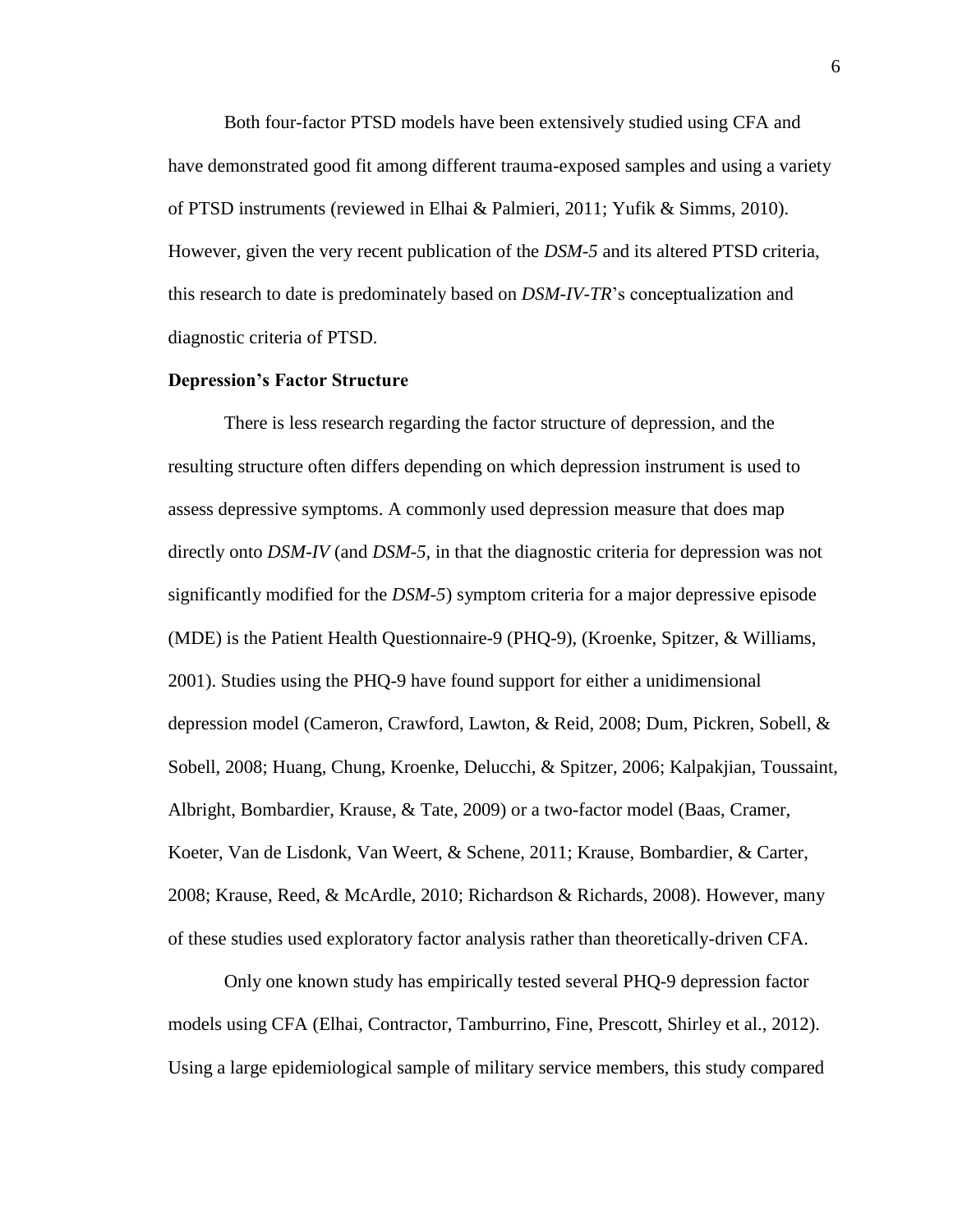four competing PHQ-9 models of depression, including a unidimensional model and several two-factor models, with items loading onto a somatic or non-somatic factor. This study found the most support for a two-factor model proposed by Krause, Reed, and McArdle [\(2010\)](#page-25-1), with one factor comprising five somatic items (sleep changes, appetite disturbances, feeling tired, difficulty concentrating, and psychomotor changes) and the other factor comprising four non-somatic or affective items (anhedonia, depressed mood, suicidal thoughts, and feelings of worthlessness or guilt).

#### **Factor Analysis of Models that Combine MDD and PTSD Factors**

Factor analytic studies that have examined the covariation between PTSD and depression latent factors have found that PTSD's factors are correlated most strongly with depression's somatic factor [\(Biehn et al., 2013;](#page-20-1) [Elhai, Contractor, et al., 2011\)](#page-21-0). This finding has recently led researchers to hypothesize that it is the somatic aspect of these disorders that is contributing to their high comorbidity [\(Elhai, Contractor, et al., 2011\)](#page-21-0).

This burgeoning line of research has thus far utilized the Simms et al. [\(2002\)](#page-26-0) dysphoria model of PTSD to examine the latent factors of depression and PTSD. This is because the dysphoria model comprises a dysphoria factor that is conceptually similar to depression. One study of military trauma victims conducted a CFA of depression factors (somatic and non-somatic) and PTSD factors (reexperiencing, avoidance, dysphoria, and hyperarousal), finding that both dysphoria and hyperarousal correlated significantly more strongly with the somatic factor of depression ( $rs = .69$  and .51, respectively) compared to the non-somatic factor of depression [\(Biehn et al., 2013\)](#page-20-1). Similar results were found in a study that analyzed the factor structure of PTSD and depression [\(Elhai, Contractor, et](#page-21-0)  [al., 2011\)](#page-21-0).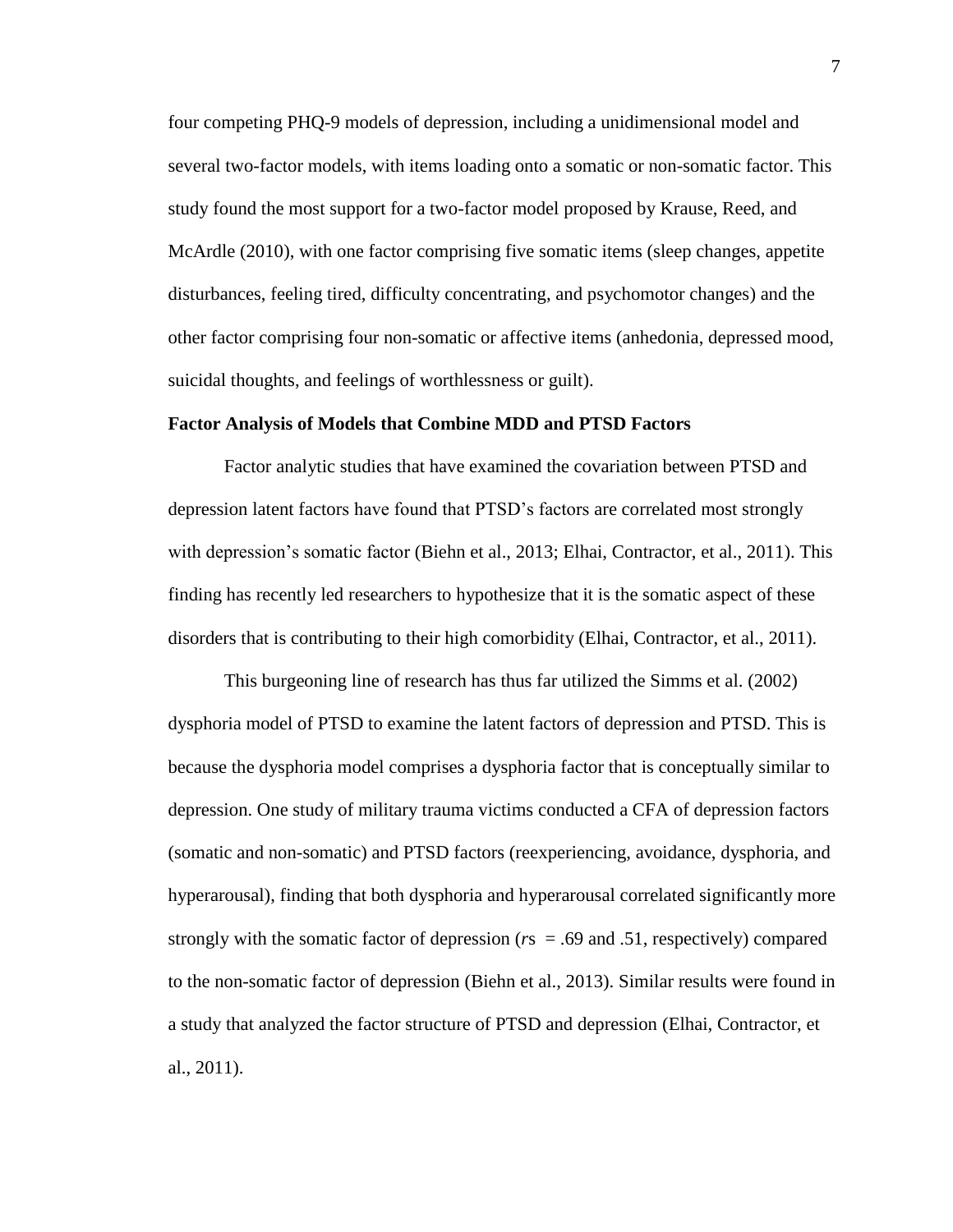In both studies, PTSD's dysphoria factor and depression's somatic factor demonstrated the strongest inter-correlation. However, it is important to note that other PTSD factors also show strong and significant correlations with depression's somatic factor.

### *DSM-5***'s Model of PTSD**

The newest edition of the *DSM* was released in May of 2013 and several significant changes to the diagnostic criteria for PTSD were made, including: changes to the traumatic stressor criterion (not discussed in this paper); separation of avoidance and numbing symptoms into separate symptom clusters; and a substantially expanded symptom cluster of negative alterations in mood and cognitions based on the emotional numbing cluster [\(American Psychiatric Association, 2013;](#page-20-0) [Friedman, Resick, Bryant,](#page-23-1)  [Strain, Horowitz, & Spiegel, 2011\)](#page-23-1).

A new symptom cluster entitled "Negative alterations in cognitions and mood" (Criterion D) has been introduced into the *DSM-5* PTSD diagnostic criteria. Symptoms include *DSM-IV* emotional numbing symptoms, as well as new symptoms involving persistent and exaggerated negative expectations about oneself, others, or the world (replacing the perceived foreshortened future item); persistent distorted blame of self or others about the cause or consequences of the traumatic event(s); and pervasive negative emotional state. This symptom cluster now has a greater emphasis on depressive content in addition to the emotional numbing symptoms, so it may be thought of as a hybrid between the emotional numbing factor of the King et al. [\(1998\)](#page-24-1) model and the dysphoria factor of the Simms et al. model [\(2002\)](#page-26-0). It is likely that this symptom cluster will have a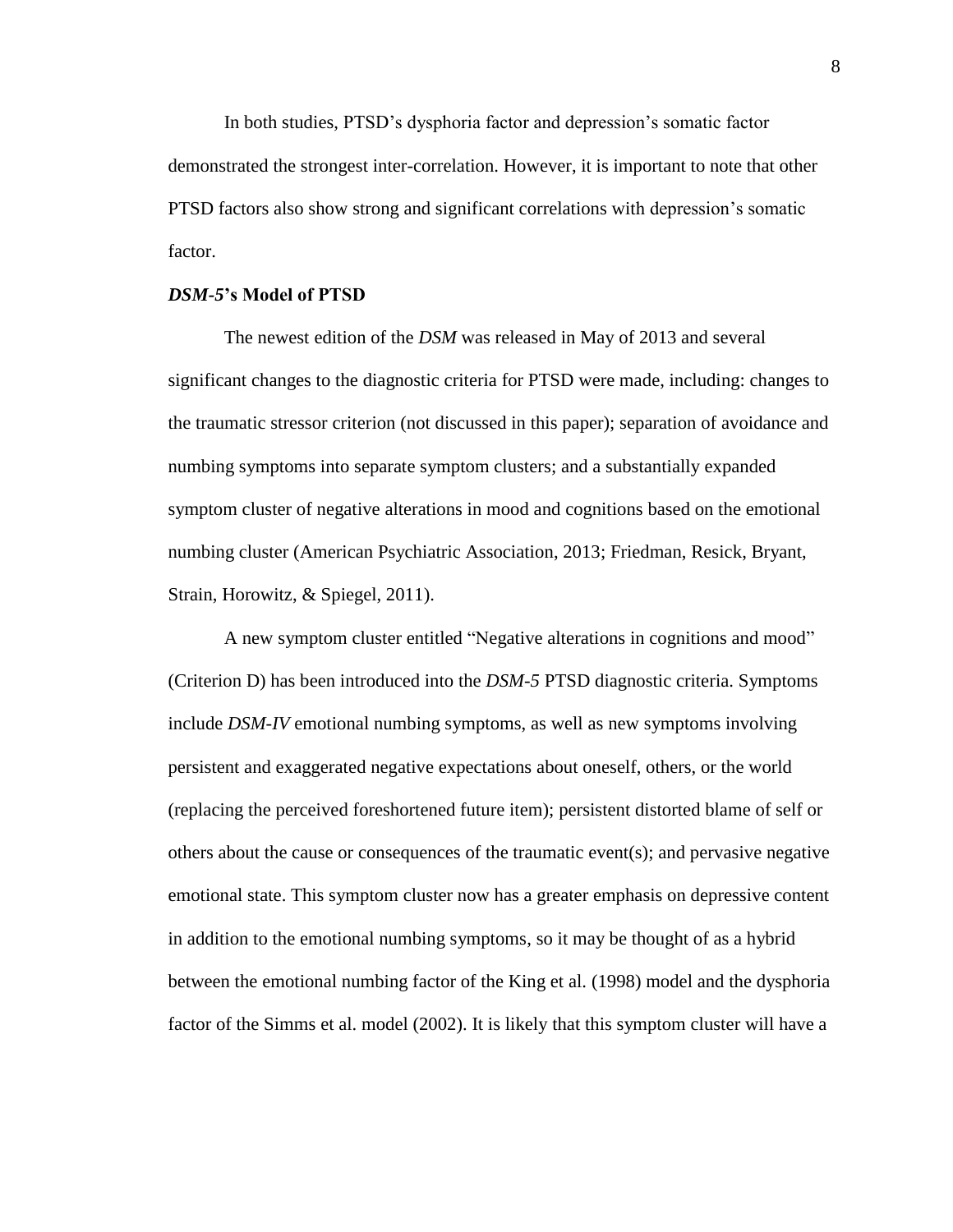greater overlap with depression due its emphasis on trauma related negative affect and cognition, which can include depressogenic affect and cognition.

The final *DSM-5* symptom cluster, "Alterations in arousal and reactivity" (Criterion E), is similar to the *DSM*-*IV*'s hyperarousal symptom cluster. However, it adds a new reckless behavior symptom and modifies the irritability and anger item to emphasize the behaviors associated with these affects, including verbal and physical aggression.

A study by Elhai, Miller and colleagues [\(2012\)](#page-22-2) found that the *DSM-5* PTSD model fit the data well. The researchers examined model alterations including a) specifying the reckless behavior item to load onto the mood and cognitions factor, and b) a five-factor model that split the three new mood and cognitions symptoms into a unique factor. Neither model variation resulted in a superior fit to the data above the *DSM-5* model.

### **Study Aims and Research Questions**

The aim of the current study was to analyze the factor structure of PTSD and depression according to *DSM-5*'s symptom criteria. The following research questions were investigated: (1) Do factor analytic results support the symptom groupings as outlined in the *DSM-5* for PTSD? (2) Does the *DSM-5* modified dysphoria model fit better than the *DSM-5* model? (3) What is the relationship between the latent factors of the *DSM-5*'s PTSD model with MDD's latent factors?

Several hypotheses were tested. First, it was hypothesized that the *DSM-5* PTSD model would demonstrate good fit, given results from recent studies [\(Elhai, Miller, et al.,](#page-22-2)  [2012;](#page-22-2) [Miller, Wolf, Kilpatrick, Resnick, Marx, Holowka et al., in press\)](#page-25-2). It was also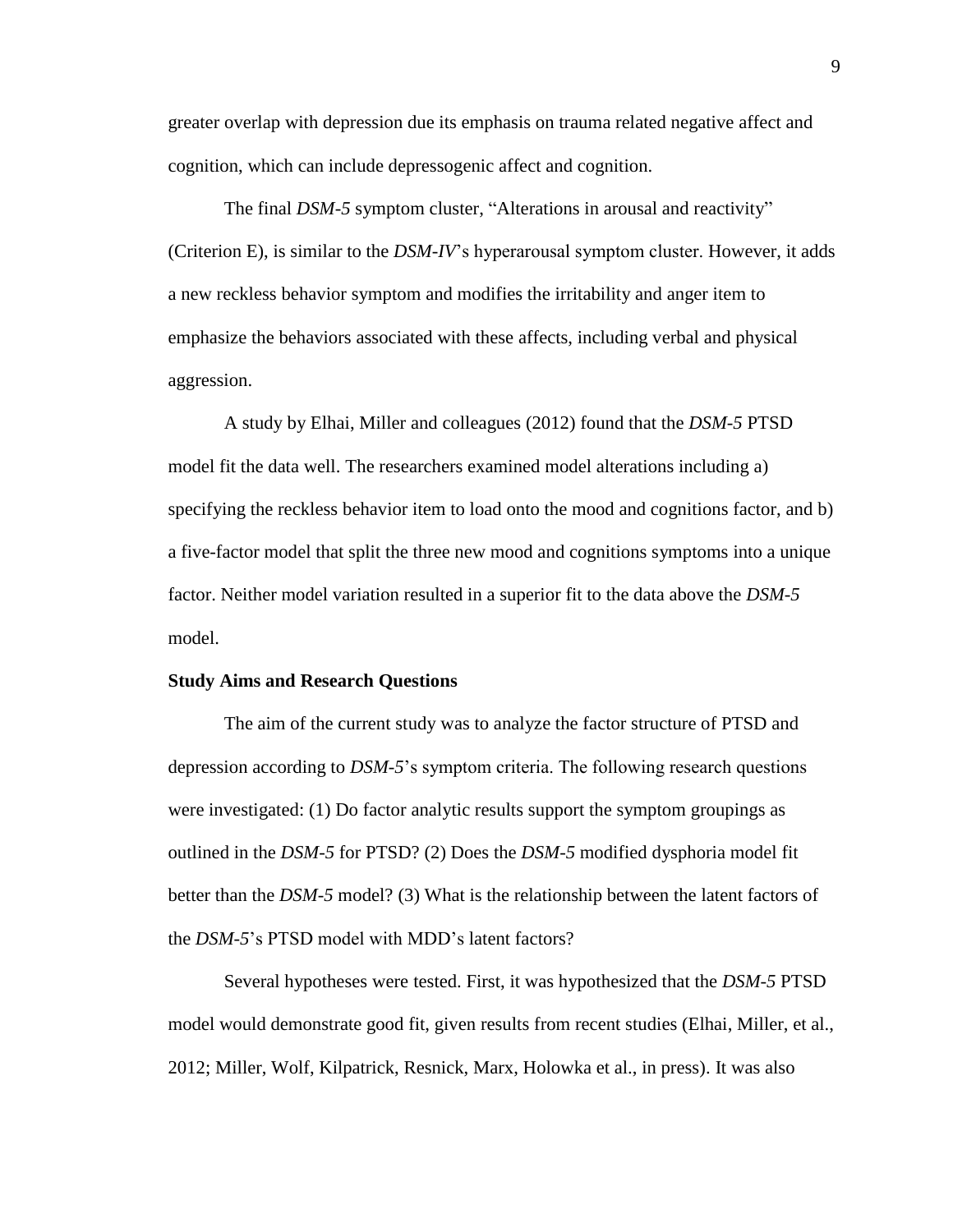hypothesized that the dysphoria model may fit the data better, given the widespread empirical support for the dysphoria model when using *DSM-IV-TR*'s PTSD symptoms [\(Yufik & Simms, 2010\)](#page-28-0). Third, it was expected that PTSD's arousal factor would correlate more strongly with depression's somatic factor compared to its non-somatic factor, given item overlap between these two factors (i.e., difficulty sleeping and difficulty concentrating) and because of the somatic focus of the arousal factor [\(Biehn et](#page-20-1)  [al., 2013\)](#page-20-1). Next, it was further hypothesized that, in contrast to depression's somatic factor, the non-somatic factor will correlate more strongly with PTSD's mood and cognitions factor given that the latter two constructs both tap into negative affect. Finally, it was hypothesized that the avoidance factor will correlate more strongly with the somatic factor, and the reexperiencing factor will not correlate more strongly with either the somatic or non-somatic factors, given recent empirical findings. These hypotheses are based on results from a study conducted by Biehn et al. (2013). See Table 1 for a list of comparisons undertaken in the present analysis.

## **Method**

## **Subjects**

Participants were undergraduate psychology research subjects from a mediumsized Midwestern university recruited to partake in this online study. All students were administered a question from the Structured Clinical Interview for *DSM-IV* (SCID) [\(First,](#page-22-3)  [Spitzer, Gibbon, & Williams, 1996\)](#page-22-3) PTSD module, which inquires whether the respondent has been exposed to a traumatic event and provides some examples for possible traumas. Only subjects who endorsed the screening question were eligible for study participation. A study had found that the sensitivity of this trauma screen was 66%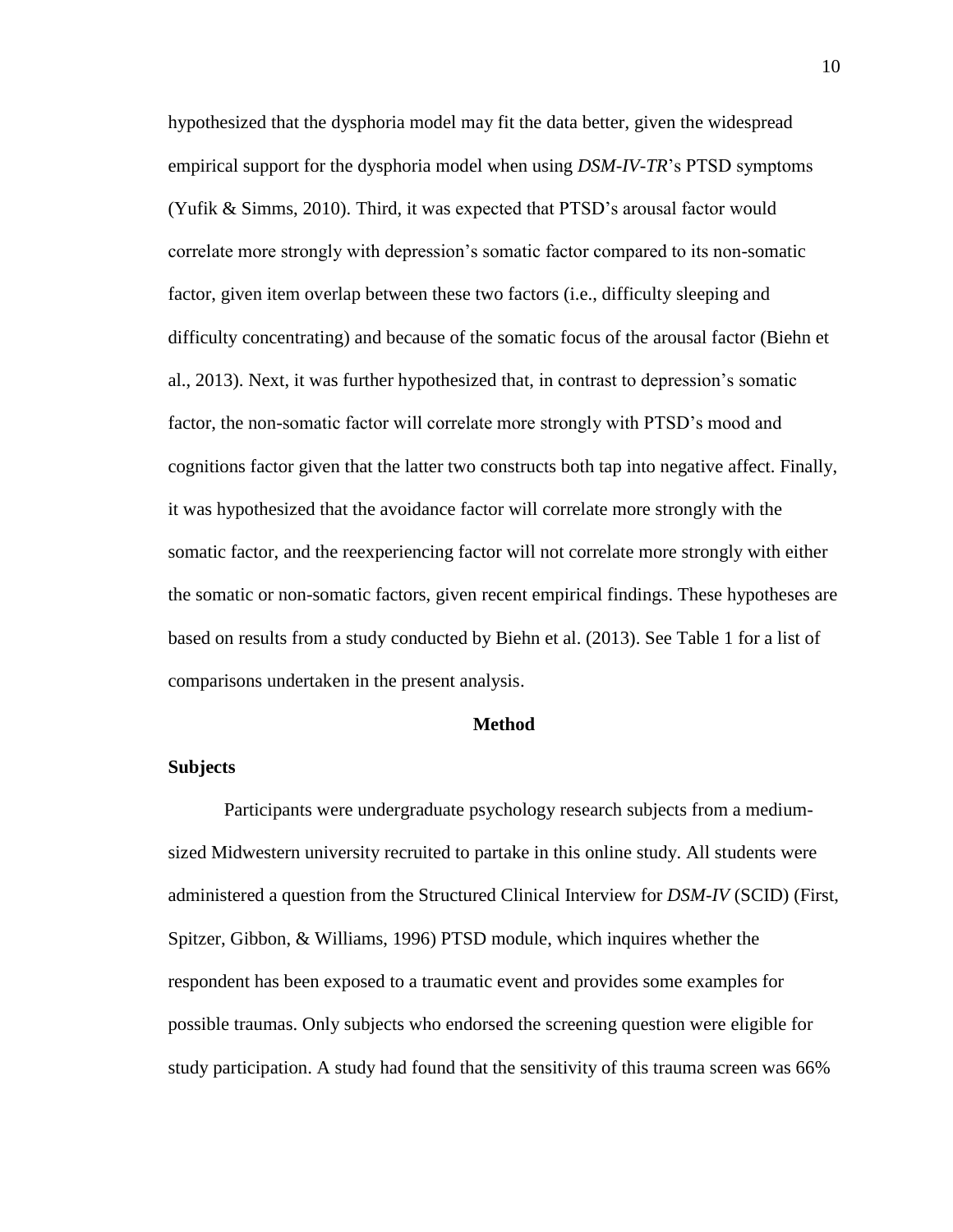and specificity was 87% in a college sample [\(Elhai, Franklin, & Gray, 2008\)](#page-21-3). This prescreen was used only to establish study eligibility; trauma exposure and PTSD were more comprehensively assessed in the actual web survey protocol as discussed below.

# *Materials*.

**Demographic Survey.** Information regarding gender, age, ethnicity, education, employment, relationship status, and household income was collected.

### *Stressful Life Events Screening Questionnaire (SLESQ).* The SLESQ

[\(Goodman, Corcoran, Turner, Yuan, & Green, 1998\)](#page-23-2) was used to assess traumatic event exposure. The SLESQ is a behaviorally specific self-report scale and includes 12 *DSM-IV* PTSD Criterion A1 traumatic stressors. A probing question was added to the witnessed exposure item to clarify whether the traumatic event was witnessed exclusively through electronic media. Furthermore, the question regarding repeated or extreme exposure to gruesome or horrific details of trauma was modified to query whether the trauma was experienced exclusively through electronic media and whether it occurred through one's occupation, so that it is consistent with the *DSM-5*'s diagnostic criteria. The modified SLESQ was administered in a previous study examining the prevalence rates of PTSD using the *DSM-*5 diagnostic criteria [\(Elhai, Miller, et al., 2012\)](#page-22-2). After completing the SLESQ, respondents were asked to nominate their most distressing traumatic event (if endorsing more than one) for subsequent PTSD inquiry.

*PTSD Checklist.* The PCL [\(Weathers, Litz, Herman, Huska, & Keane, 1993\)](#page-28-1) is a commonly used PTSD self-report measure [\(Elhai, Gray, Kashdan, & Franklin, 2005\)](#page-22-4). Weathers and colleagues adapted the PCL so that items map directly onto *DSM-5* symptom criteria for PTSD [\(Weathers, Litz, Keane, Palmieri, Marx, & Schnurr, 2013\)](#page-28-2).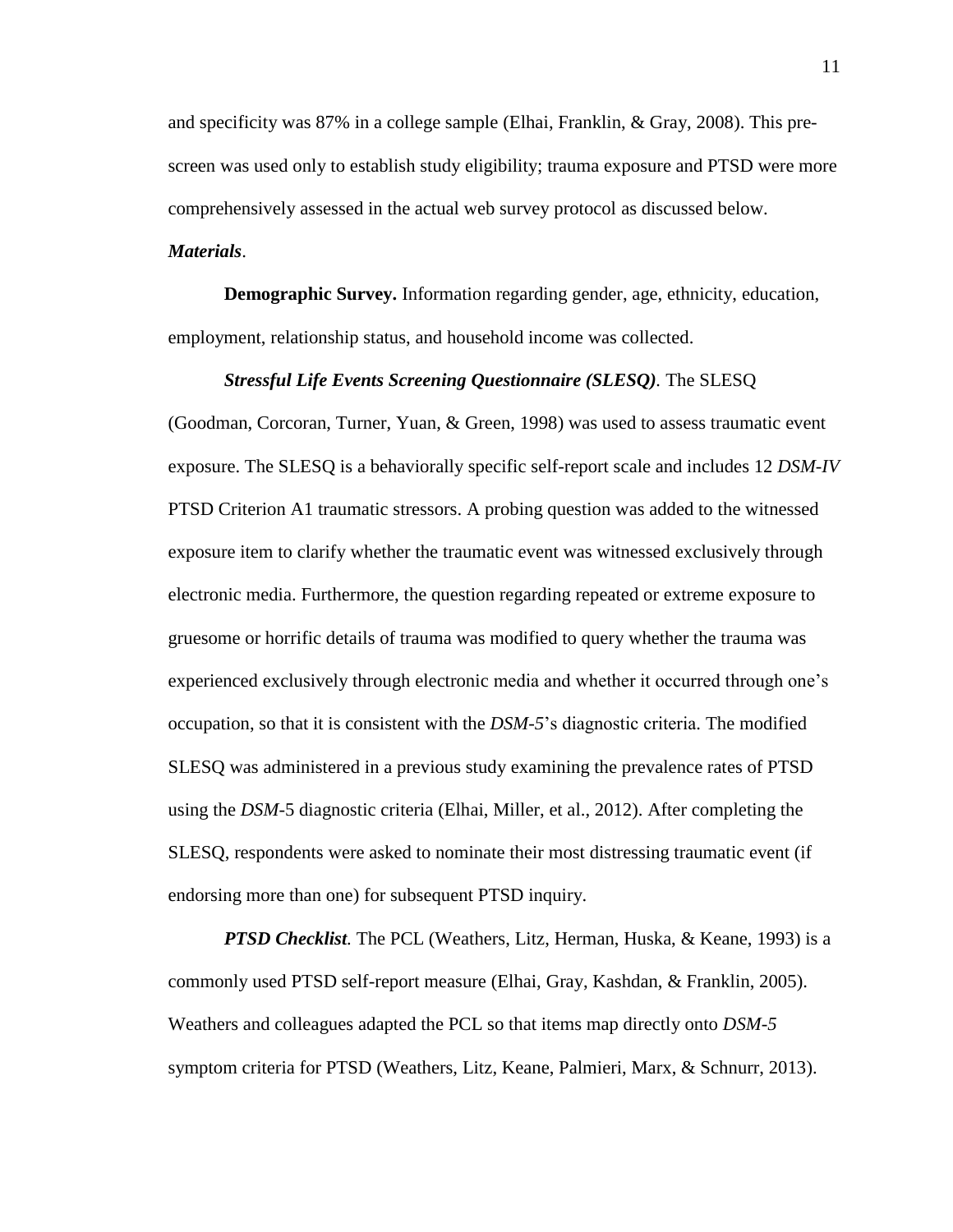Respondents indicated how distressed they were by each symptom over the past month by rating items on a five-point Likert-type scale (1 = "*not at all*" to 5 = "*extremely*"). Respondents were instructed to anchor their ratings to their worst-nominated traumatic event. Thus, this version of the PCL is most similar to the PCL-Specific Stressor version for the *DSM-IV*. The original PCL has demonstrated adequate reliability ( $\alpha$  = .94; testretest  $r = .88$ ) in various trauma-exposed populations including college students [\(Ruggiero, Del Ben, Scotti, & Rabalais, 2003\)](#page-26-2). The psychometric properties of the PCL are reviewed in articles by McDonald and Calhoun [\(2010\)](#page-25-3) and Wilkins et al. [\(2011\)](#page-28-3).

**Patient Health Questionnaire-9.** Participants completed the PHQ-9 [\(Spitzer,](#page-27-3)  [Williams, Kroenke, Linzer, Verloin deGruy III, Hahn et al., 1994\)](#page-27-3). Traditionally, the PHQ-9 measures depression symptoms over the previous two weeks based on *DSM-IV* major depressive episode symptom criteria. We used a past-month time-frame in accordance with the PCL's time-frame. The PHQ-9 uses a Likert-type scale with four response options ranging from  $0 =$  "*Not at all*" to  $3 =$  "*Nearly every day*" to assess symptom severity. Kroenke et al. [\(2001\)](#page-25-0) examined validity of the PHQ-9 to detect and assess for depression, and found that internal consistency ranged from .86 to .89. Diagnostic validity was demonstrated in detecting an MDD diagnosis based on structured diagnostic interviews. There have been no proposed changes to the diagnostic criteria for MDD for the *DSM-5,* so no modifications of this measure were necessary.

#### **Exclusion Criteria and Missing Data**

A total of 519 subjects participated in the survey. There were 237 who endorsed no *DSM-5* traumatic events and 15 who failed to respond to the item inquiring about their index trauma, so these subjects were excluded from the data analysis. There was one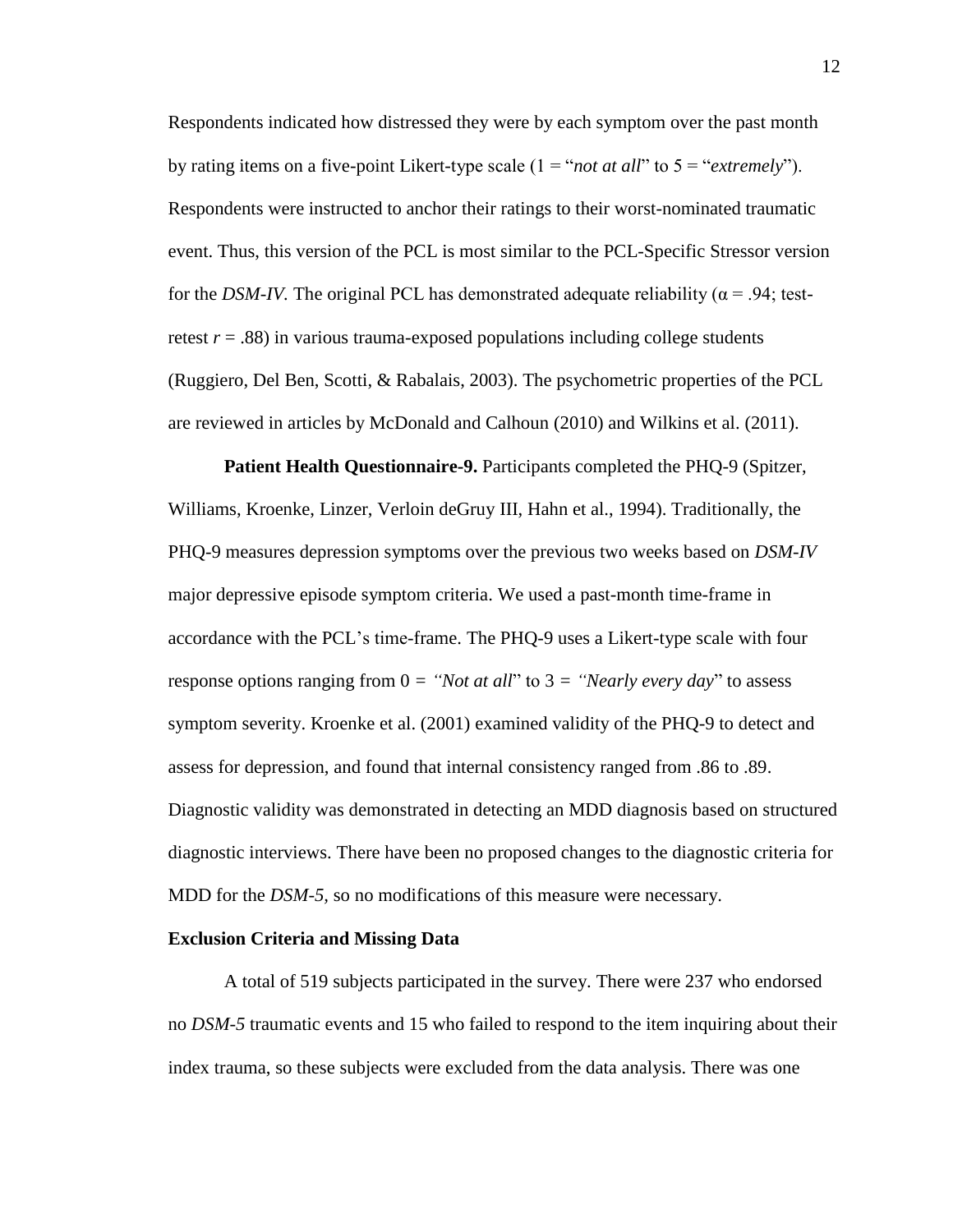additional subject who did not answer any items on the PCL and PHQ-9 and the subject was excluded as well, leaving an effective dataset of 266 trauma-exposed subjects. Power analysis based on 100 degrees of freedom determined that a minimum sample size of only 132 would be needed to obtain a power of .80 [\(MacCallum, Browne, & Sugawara,](#page-25-4)  [1996\)](#page-25-4).

There were nominal amounts of missing data from the PCL and PHQ-9 items. There were 236 (88.4%) complete cases from the PCL and 249 (93.3%) complete cases from the PHQ-9. Thirty participants were missing between 1 to 4 PCL items and 18 participants were missing between 1 to 2 PHQ-9 items. Missing data were treated using maximum likelihood (ML) procedures with the Mplus 6.1 software [\(Graham, 2009\)](#page-23-3). **Analyses**

**CFA Analyses.** A total of 4 CFA analyses were conducted using Mplus 6.1 software. First, the four-factor *DSM-*5 PTSD model was tested, followed by the fourfactor *DSM-5* modified dysphoria model. See Table 2 for the PTSD model specifications. Next, Krause's two-factor depression model of somatic and non-somatic factors was tested. Finally, a combined six-factor model of the *DSM-5* PTSD model and Krause's depression model was tested. For all CFA analyses, error covariances were fixed to zero, and factor variances were fixed to 1 to scale the factors within the model. All tests were two-tailed, with an alpha of .05, and all factors were allowed to correlate.

The PCL and PHQ-9 items were treated as ordinal because these measures have five or fewer response options [\(Flora & Curran, 2004;](#page-23-4) [Wirth & Edwards, 2007\)](#page-28-4). Therefore, polychoric covariances matrices were created (rather than Pearson covariance matrices) and probit regression coefficients were used. Weighted least squares estimation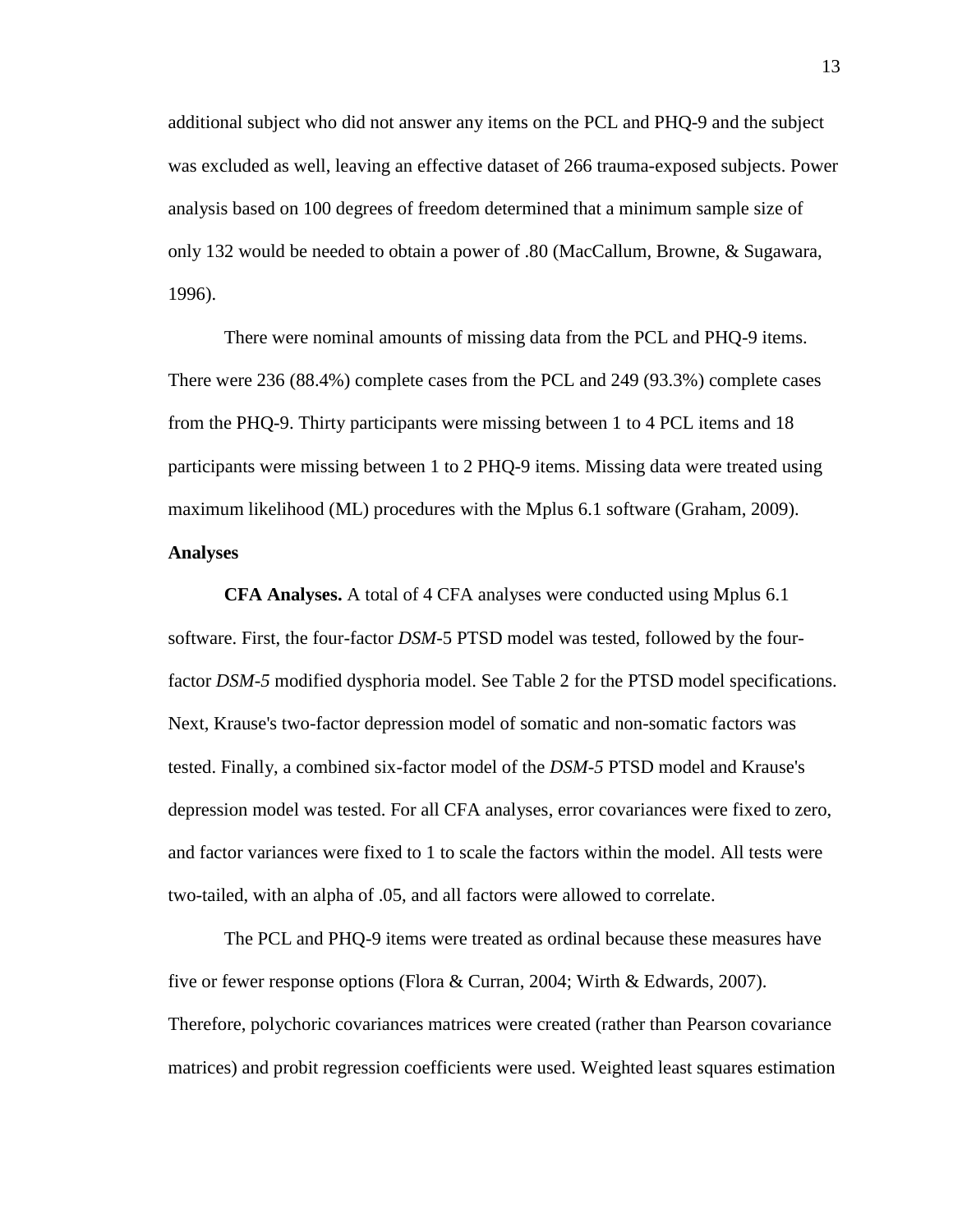with a mean and variance-adjusted chi-square (WLSMV) was used for model estimation, the preferred estimator for ordinal items [\(Flora & Curran, 2004;](#page-23-4) [Wirth & Edwards, 2007\)](#page-28-4).

The following goodness-of-fit indices were used to determine how well the model fits the sample data: root mean square error of approximation (RMSEA), comparative fit index (CFI), and Tucker-Lewis index (TLI). The established benchmark for RMSEA of .06 or less indicates a close approximate fit, and values between .06-.08 indicate a reasonable fit. CFI and TLI values of .90 or greater were used to indicate a reasonably good fit, and values greater than .95 indicate excellent fit. These empirically-based benchmarks are discussed in several reviews [\(Hu & Bentler, 1998,](#page-24-5) [1999\)](#page-24-6).

In order to determine whether the *DSM-5* PTSD or dysphoria model fits the data better, Bayesian Information Criterion (BIC) values were analyzed by recomputing the analyses using ML estimation. Given that models are non-nested (i.e., they are not subsets of each other), the traditional chi-square difference test is inappropriate in this case. BIC values from the two models were subtracted, and a 10-point BIC difference would indicate a 150:1 likelihood that the model with the lower BIC value fits best. A difference of 6 to 10 points indicates "strong" support for the model with a lower BIC value, and a difference greater than 10 points indicates "very strong" support [\(Raftery,](#page-26-3)  [1995\)](#page-26-3).

**Wald Chi-square Tests***.* For the combined PTSD-MDD model, Wald chi-square tests of parameter constraints (using WLSMV estimation) were used to test whether specific PTSD model factors are more highly correlated with either the non-somatic or somatic factors of the depression model. See Table 1 for the list of pairs of correlations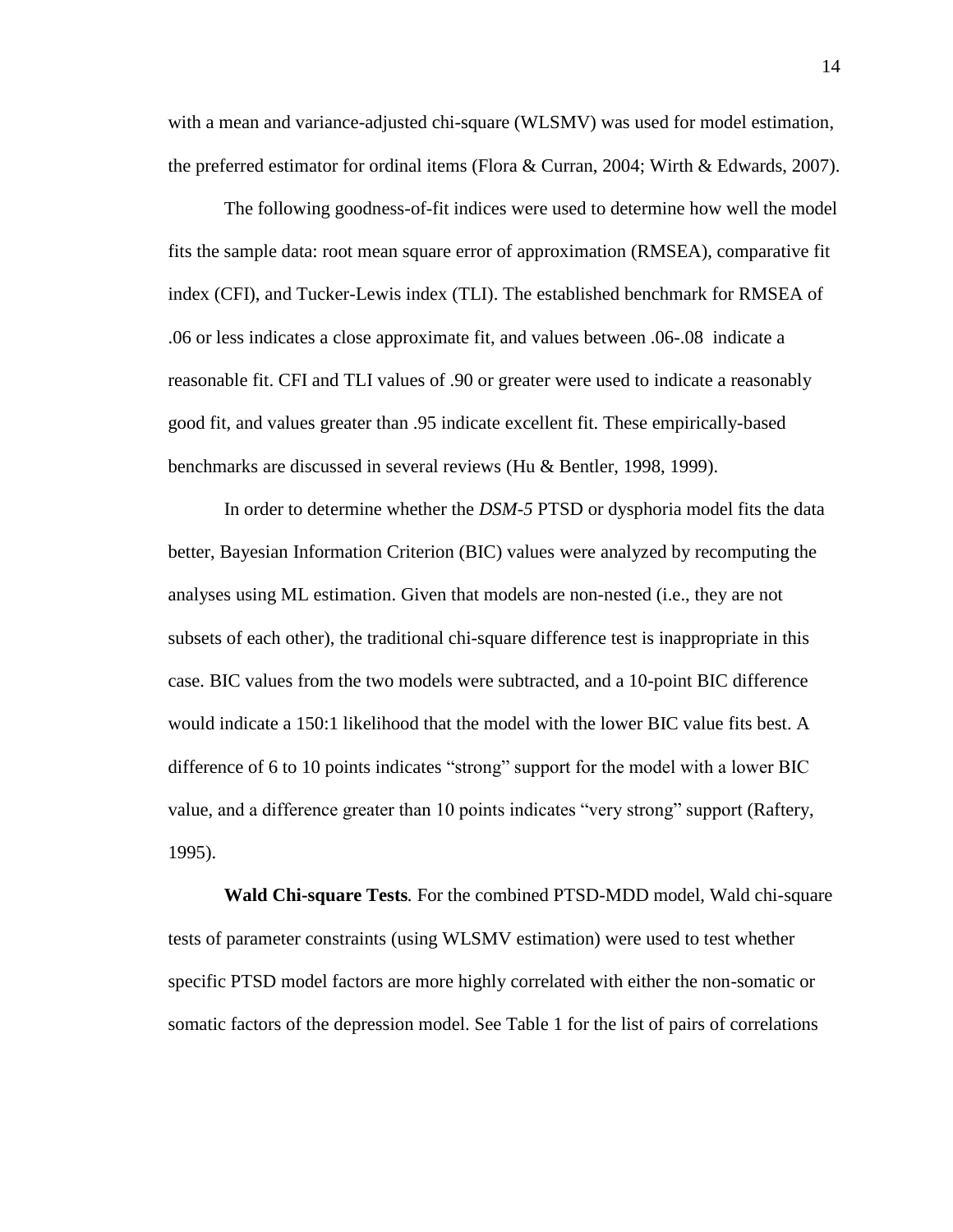that were tested. We used a chi-square value with a significance level of  $p < .01$ indicating that the difference in the pair of correlations is different from zero.

# **Results**

# **Demographic Results**

The majority of participants were female  $(n = 194; 72.7\%)$ . The average age was 20.59 (*SD* = 5.64), and most were either Caucasian (*n* = 203; 76.0%) or African American (*n* = 62; 23.2%). The remaining participants were either Native American (*n* = 14; 5.2%), Asian (*n* = 7; 2.6%) or Hawaiian/Pacific Islander (*n* = 2; 0.7%). (Respondents were allowed to select more than one racial group so the total percentages did not equal 100%). Nearly half of participants were employed part-time (*n* = 132; 49.4%), whereas 82 participants were unemployed students (30.7%), and 21 were employed full-time (7.9%). Most participants were currently single (*n* = 206; 77.2%), while 50 participants were living with a significant other (18.7%), and 7 were married (2.6%). The average years of schooling completed was 12.97 (*SD =* 1.21).

The most distressing traumatic event endorsed by participants was the death of a family member or close friend to accident, suicide or homicide  $(n = 116; 43.4\%)$ , followed by being present when someone was killed or seriously injured  $(n = 24, 9.0\%)$ , and rape  $(n = 18; 6.7\%)$ . The average PCL score for participants was  $42.91$  ( $SD = 17.94$ ); the average PHQ-9 score was  $16.22$  (*SD* = 6.10).

## **CFA Results**

The *DSM-5* PTSD model fit the data well,  $\chi^2$ <sub>M</sub>(164) = 436.83, *p* < .0001; RMSEA  $= .08$ ; CFI = .97; TLI = .97; BIC = 14389.61. Factor loadings ranged from .79 to .87 for the re-experiencing factor, .87 to .93 for avoidance, .47 to .89 for mood and cognitions,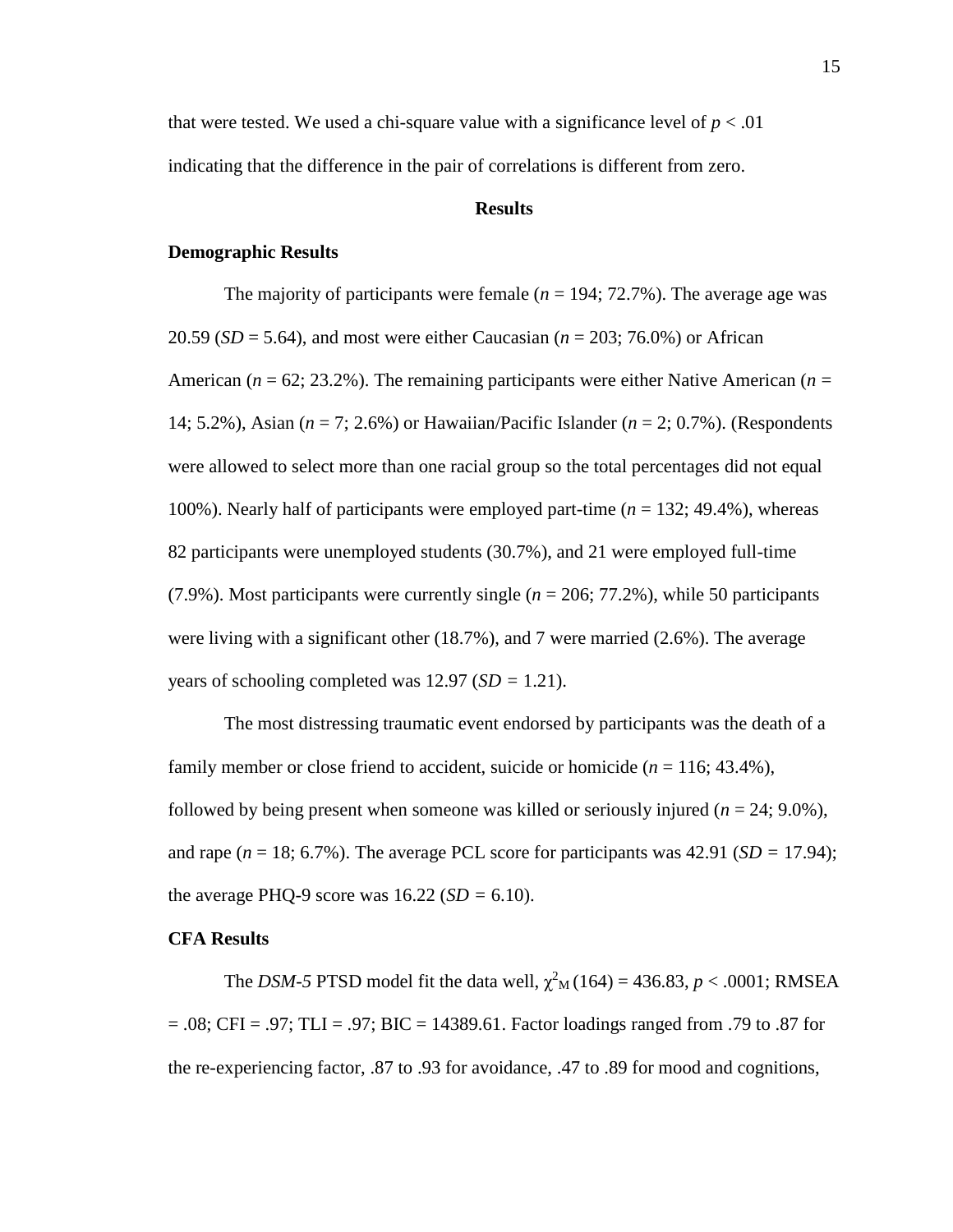and .74 to .87 for arousal. The dysphoria model also fit well,  $\chi^2$ <sub>M</sub> (164) = 457.64, *p* < .0001; RMSEA = .08; CFI = .97; TLI = .97; BIC = 14403.99. Factor loadings ranged from .79 to .87 for re-experiencing, .87 to .93 for avoidance, .46 to .88 for dysphoria and .78 to .89 for arousal. Krause's depression model fit well,  $\chi^2$ <sub>M</sub>(26) = 117.913, *p* < .0001; RMSEA = .12; CFI = .97; TLI = .96. Factor loadings ranged from .76 to .88 for the somatic factor, and .80 to .87 for the non-somatic factor. Finally, the combined PTSDdepression model fit well,  $\chi^2$ <sub>M</sub>(362) = 776.691, *p* < .0001; RMSEA = .06; CFI = .97; TLI = .96 (see Table 3). The *DSM-5* PTSD model had the lower BIC value, with a difference of 14.38 points, indicating some evidence that the *DSM-5* PTSD model fits the data better. However, it should be noted that limitations regarding the change in BIC values has been found in simulations studies and thus these results must be interpreted with some caution [\(Preacher & Merkle, 2012\)](#page-26-4).

### **Wald Tests of Parameter Constraint Results**

The hypothesis that PTSD's arousal cluster would correlate more strongly with depression's somatic ( $r = .783$ ) than the non-somatic factor ( $r = .712$ ) was not supported at the alpha of .01 level,  $\chi^2(1) = 4.889$ ,  $p = .027$ . We did find support for the hypothesis that the PTSD's mood and cognitions factor would correlate more strongly with depression's non-somatic factor ( $r = .763$ ) than with the somatic factor ( $r = .689$ ),  $\chi^2(1) =$ 6.744,  $p = .009$ .

PTSD's avoidance factor did not correlate more strongly with depression's somatic ( $r = .573$ ) than non-somatic factor ( $r = .478$ ),  $\chi^2(1) = 6.448$ ,  $p = .011$ , and the correlation between PTSD's reexperiencing factor and depression's somatic factor (*r* = .602) was not significantly greater than the correlation between reexperiencing and the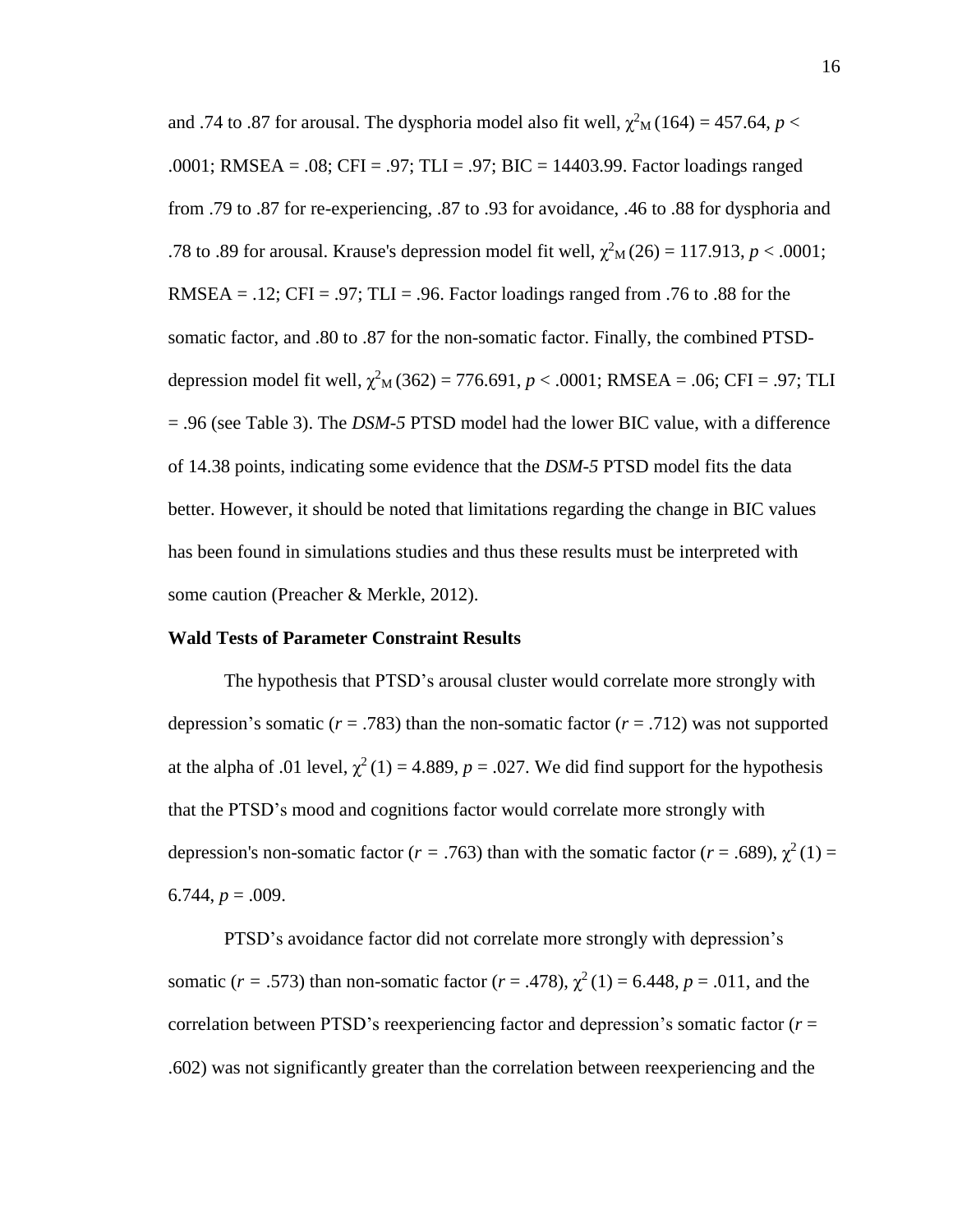non-somatic factor  $(r = .551)$ ,  $\chi^2(1) = 2.021$ ,  $p = .155$ . See Table 4 for the results of Wald's Chi-Square Parameter results and Table 5 for a list of factor correlations between PTSD's and depression's factors.

# **Discussion**

This study provided an initial analysis of *DSM-5*'s PTSD model and insight into the relationship between PTSD and MDD constructs. Results for the *DSM-5* PTSD model are promising. Although a slightly modified model including a dysphoria factor also demonstrated adequate to excellent fit, BIC differences provide some support that the *DSM-5* model fit the data better. This suggests that the symptoms of difficulty sleeping, difficulty concentrating, and irritability are better explained by the arousal construct than a dysphoria construct in *DSM-5*. However, these results differ from a study conducted by [Miller et al. \(in press\)](#page-25-2) which found a 15 point lower BIC value for the dysphoria model.

It should be noted, however, that the fit indices for the *DSM-5* PTSD model and the dysphoria model were very similar, Although the BIC values indicate that the *DSM-5*  PTSD model provides a somewhat better fit, the overall data from the *DSM-IV* literature still support the dysphoria model conceptualization of PTSD [\(Yufik & Simms, 2010\)](#page-28-0).

There were strong correlations between PTSD's and depression's factors (ranging from .48 to .78). Unexpectedly, PTSD's arousal and avoidance factors were not correlated more strongly with depression's somatic factor. This finding is in contrast with a previous study conducted by [Biehn et al. \(2013\)](#page-20-1) which found that PTSD's hyperarousal factor correlated more strongly with depression's somatic factor.

It was expected that the correlation between PTSD's reexperiencing factor and depression's somatic factor would be greater than the correlation between reexperiencing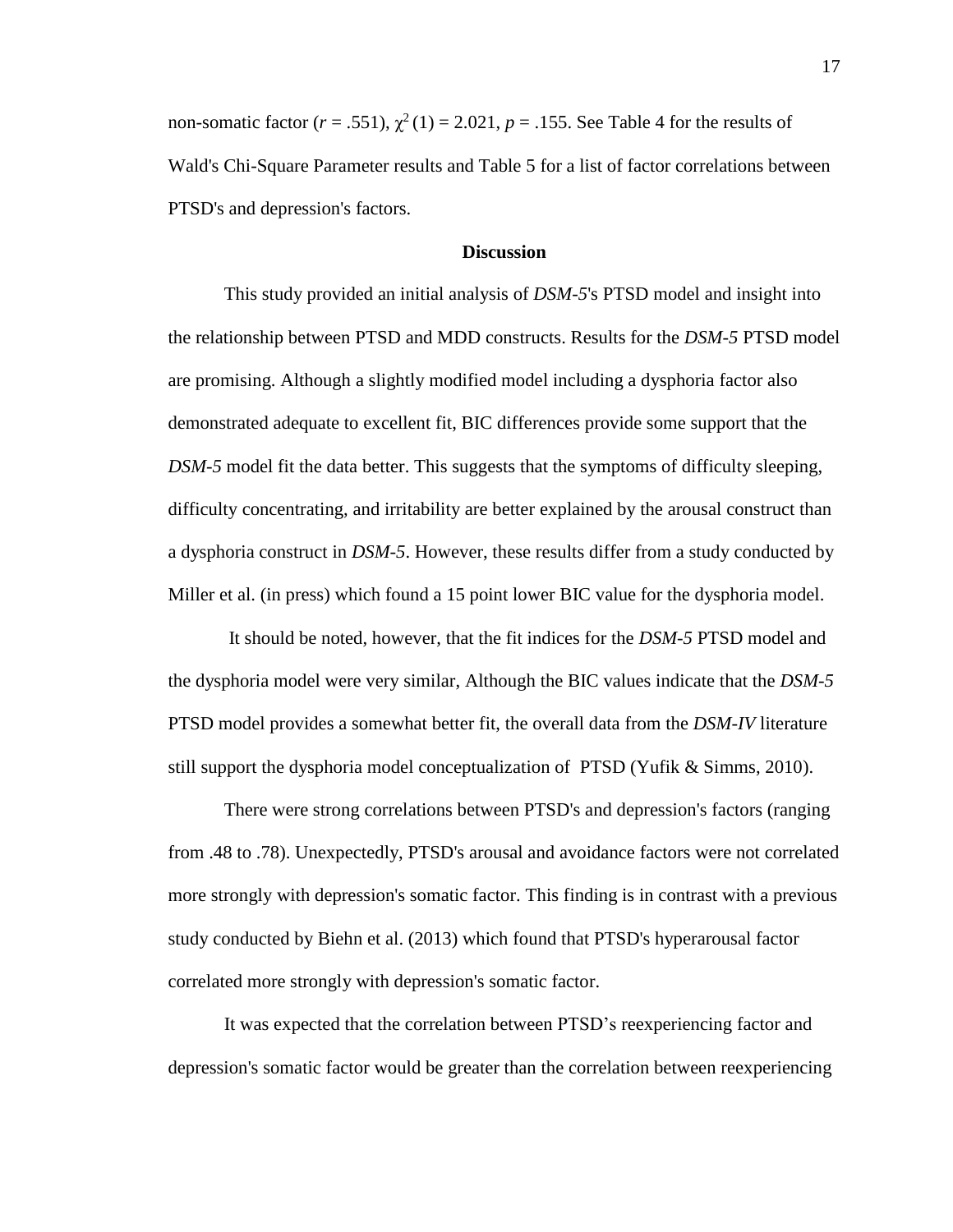and non-somatic factors, based on a previous study [\(Biehn et al., 2013\)](#page-20-1); however, this hypothesis was not supported. The reexperiencing factor is comprised of both somatic symptoms (e.g., physiological reminders of trauma) and non-somatic symptoms (e.g., emotional reminders of trauma, intense recollections of the trauma), which could be responsible for the similarity of correlations. Furthermore, Biehn et al. [\(2013\)](#page-20-1) utilized a military sample who had experienced combat-related trauma, and combat-related reexperiencing symptoms may be more physiologically distressing [\(Frueh, Grubaugh,](#page-23-5)  [Elhai, & Buckley, 2007\)](#page-23-5) than reexperiencing symptoms that are largely related to the death of a loved one (the predominant index trauma in this study). Also contrary to the initial hypotheses, the correlation between PTSD's avoidance factor and depression's somatic factor was greater than the correlation between the avoidance and non-somatic factors. Because the diagnostic alterations to PTSD's reexperiencing and avoidance symptoms in *DSM-5* are minor, these differences are most likely the result of sample differences between this study and the study by [Biehn et al. \(2013\)](#page-20-1) rather than differences due to using the *DSM-5* diagnostic criteria.

There was a strong correlation between PTSD's cognitions and mood factor with depression's non-somatic factor. And this correlation with the non-somatic factor is significantly greater than PTSD's correlation with depression's somatic factor. There are conceptual similarities between these factors that explain this significant correlation (e.g., anhedonia, hopelessness). The mood and cognitions factor is similar to the dysphoria factor (i.e., most items relate to negative affectivity), but with the somatic symptoms of dysphoria removed (e.g., difficulty sleeping, difficulty concentrating). Furthermore, the new items that were added to the diagnostic criteria for PTSD in *DSM-5* are related to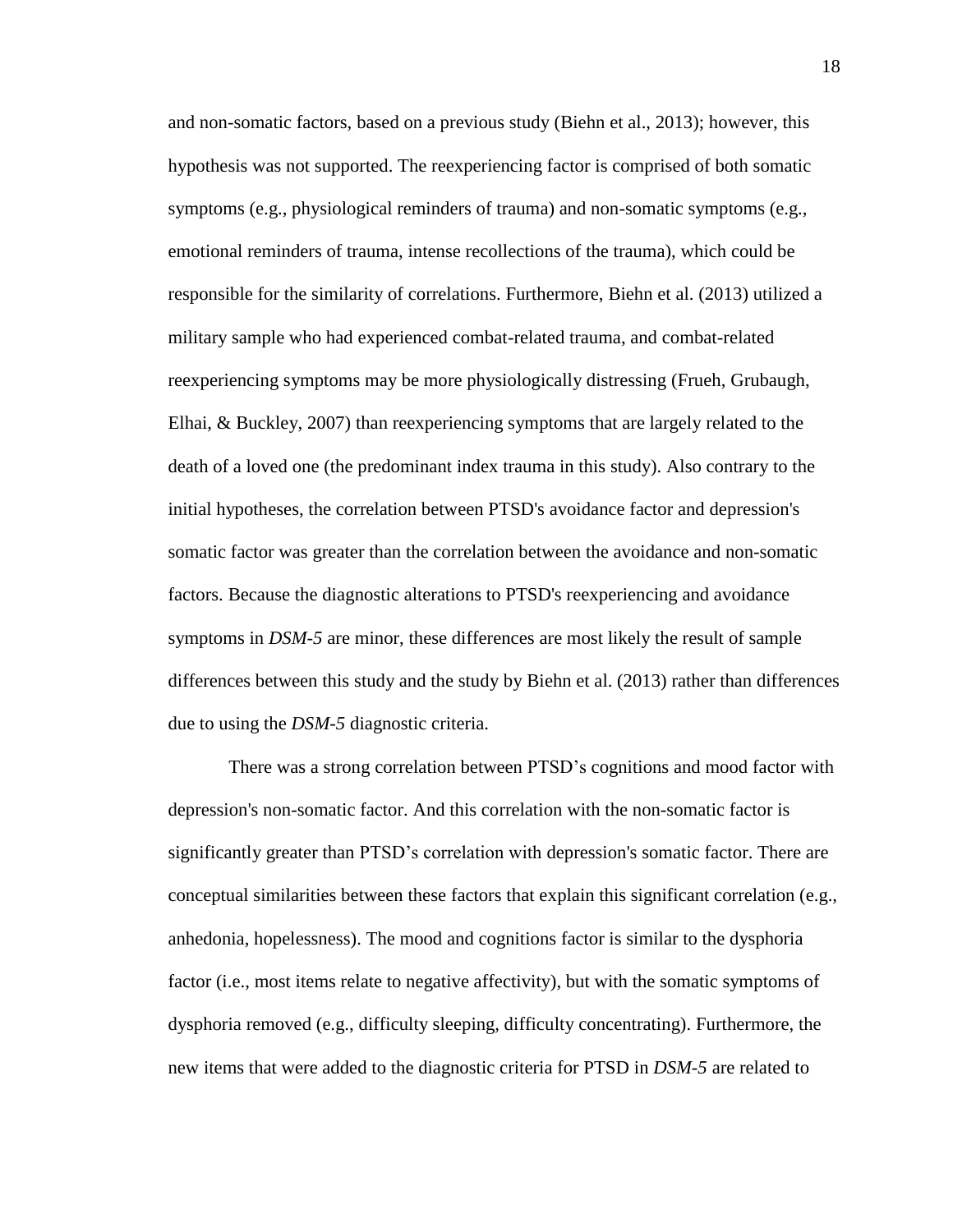negative affect and cognitive depression, and these alterations also make this factor more related to depression's non-somatic factor. Future studies could compare the relationship between depression's factors with dysphoria versus mood and cognitions in order to determine the role that "dysphoric arousal" items (i.e., difficulty sleeping, difficulty concentrating, irritability) have on the correlation between the somatic factor and dysphoria [\(Elhai, Biehn, Armour, Klopper, Frueh, & Palmieri, 2011\)](#page-21-4).

This study has important implications for *DSM-5.* Results support the construct validity of PTSD in the *DSM-5* and add to the other favorable results of this diagnosis derived from other studies that have investigated the proposed diagnostic alterations to the *DSM-5* [\(Elhai, Miller, et al., 2012;](#page-22-2) [Regier, Narrow, Clarke, Kraemer, Kuramoto, Kuhl](#page-26-5)  [et al., 2013\)](#page-26-5)*.* For instance, [Regier et al. \(2013\)](#page-26-5) presented the results of the *DSM-5* field trials and found that PTSD demonstrated the second best reliability estimate of the diagnoses investigated (kappa = .69). Interestingly, the reliability of MDD fell into the questionable range of agreement (kappa = .25). The study by [Elhai, Miller, et al. \(2012\)](#page-22-2) also examined model alterations to the *DSM-5*'s PTSD model and also found that the PTSD model exhibited the best fit to the data.

Changes in the diagnostic criteria for PTSD in *DSM-5* will undoubtedly have implications for the legal system. Some criminal defendants and personal injury claimants will lose PTSD caseness in the transfer from *DSM-IV* to *DSM-5* PTSD diagnosis; others who previously should not have been diagnosed will now be diagnosed. Furthermore, because of the increased focus on depression and dysphoria symptoms in the *DSM-5* PTSD diagnosis, distinguishing between major depression and PTSD in civil and criminal PTSD cases will only get more difficult.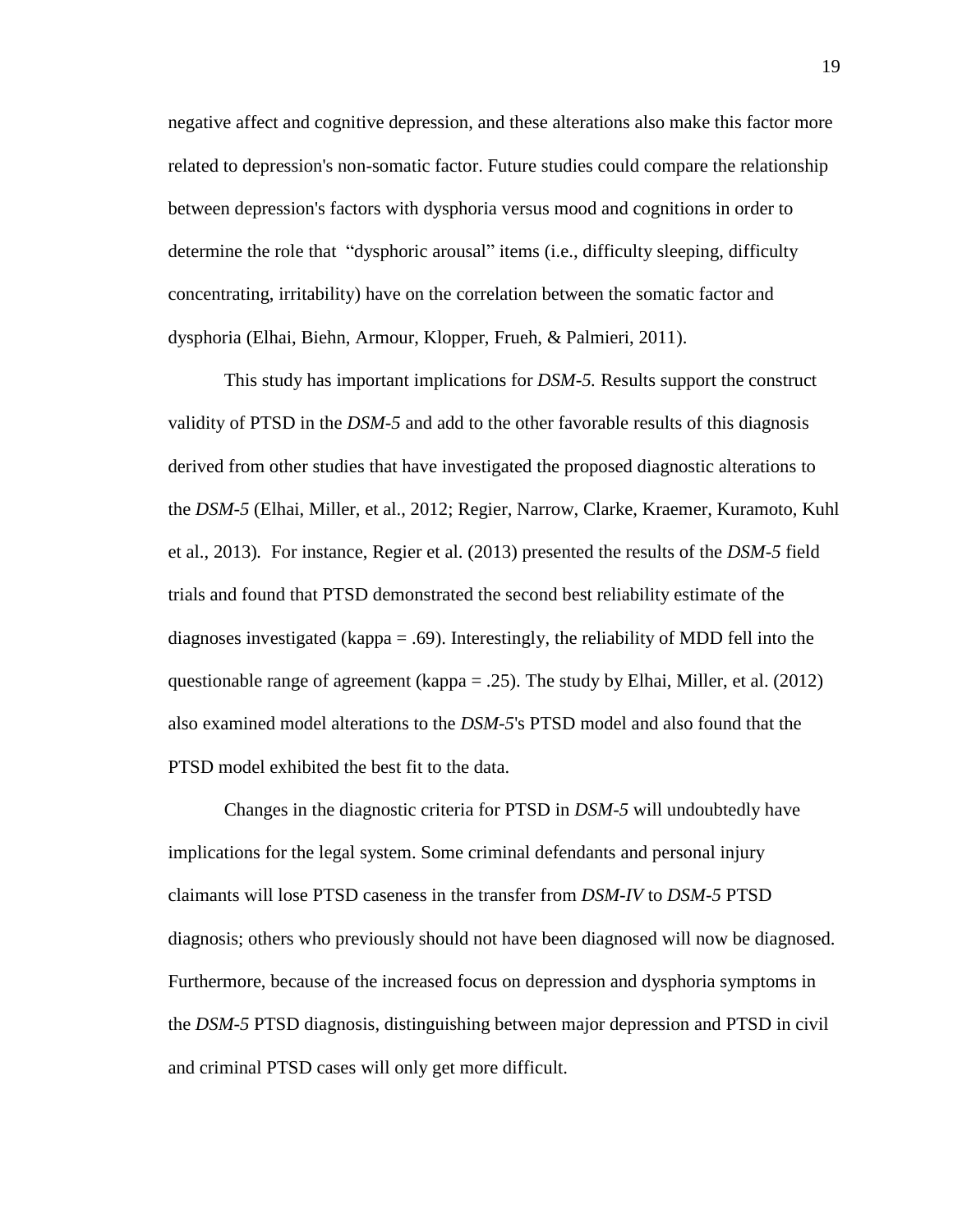This study is one of the first studies to examine the relationship between the latent factors of depression and PTSD. However, this study utilized a non-clinical college sample for analyses, and thus the results of this study may not generalize to a sample of patients with more severe depression and PTSD, as discussed above. Also, it should be noted that self-report measures of PTSD and depression were used so it was not possible to obtain a clinical diagnosis of PTSD or depression. Other limitations that are inherent in using self-report measures also apply to this study, including potential problems with response validity, social desirability, memory recall, etc. Despite these limitations, this study provides insight into the comorbidity between two of the more frequently occurring mental disorders and provides support for the revised diagnostic criteria for PTSD presented in *DSM-5.*

Future studies should replicate this study using a clinical sample to assess whether the same relationships between PTSD and depression symptoms emerge. Structured diagnostic instruments would also aid this line of research by providing a more accurate diagnostic picture of these disorders. Future studies should also analyze a five-factor "dysphoric arousal" model of PTSD proposed by [Elhai, Biehn, et al. \(2011\)](#page-21-4) which found that the PTSD symptoms of irritability, difficulty concentrating, and difficulty sleeping form their own unique factor. The dysphoric arousal model of PTSD has demonstrated superior fit over both the emotional numbing and dysphoria models [\(Armour, Elhai,](#page-20-5)  [Richardson, Ractliffe, Wang, & Elklit, 2012;](#page-20-5) [Wang, Long, Li, & Armour, 2011;](#page-27-4) [Wang,](#page-27-5)  [Zhang, Shi, Zhou, Li, Zhang et al., 2011\)](#page-27-5), and future studies should determine if this model also demonstrates superior fit over the *DSM-5* PTSD model.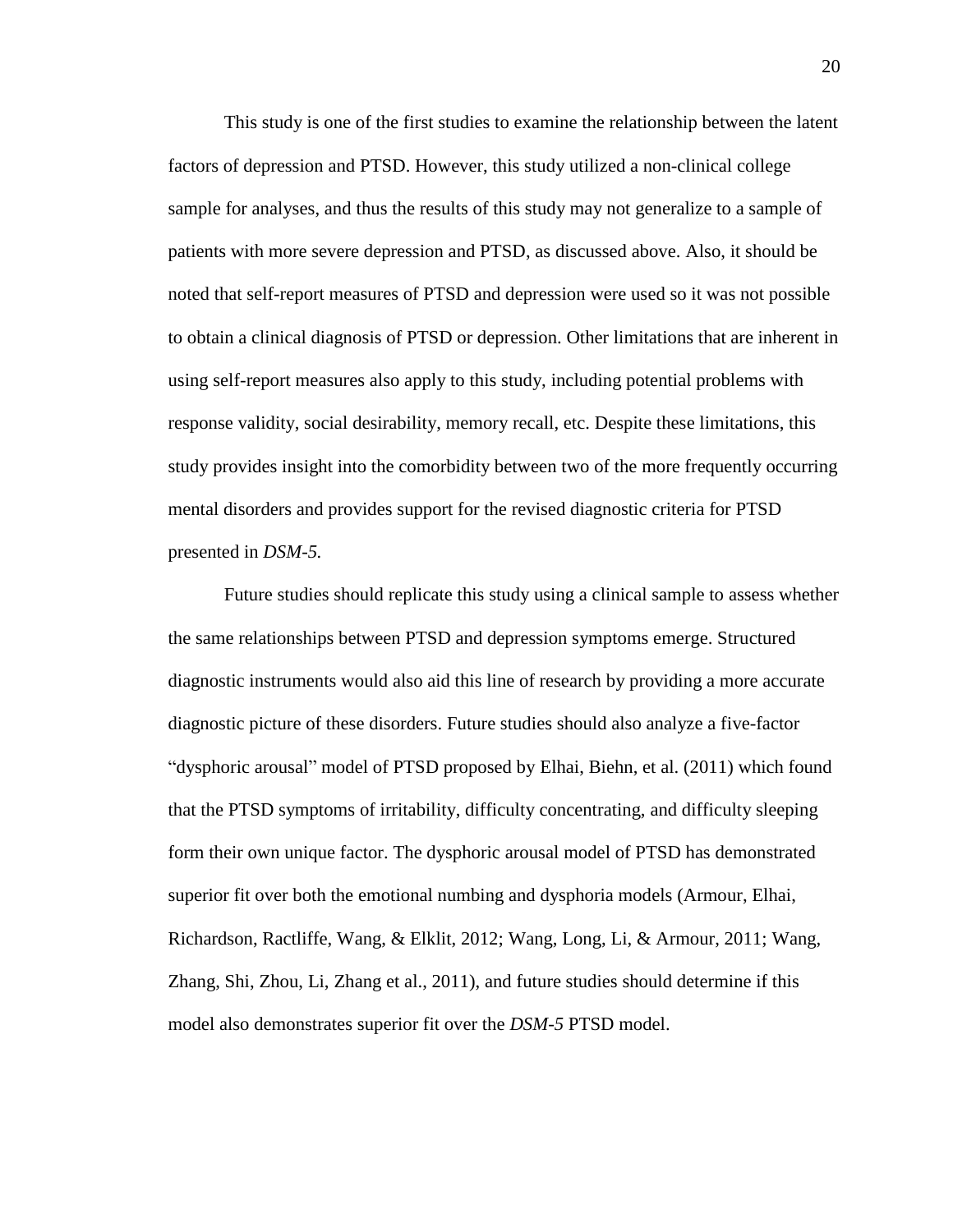## **References**

- <span id="page-20-0"></span>American Psychiatric Association. (2013). *Diagnostic and statistical manual of mental disorders* (4th-Text Revision ed.). Washington, DC: Author.
- <span id="page-20-5"></span>Armour, C., Elhai, J. D., Richardson, D., Ractliffe, K., Wang, L., & Elklit, A. (2012). Assessing a five factor model of PTSD: Is dysphoric arousal a unique PTSD construct showing differential relationships with anxiety and depression? *Journal of Anxiety Disorders, 26*, 368-376. doi: http://dx.doi.org/10.1016/j.janxdis.2011.12.002
- <span id="page-20-2"></span>Asmundson, G. J. G., Stapleton, J. A., & Taylor, S. (2004). Are avoidance and numbing distinct PTSD symptom clusters? *Journal of Traumatic Stress, 17*, 467-475. doi: 10.1007/sl0960-004-5795-7
- <span id="page-20-4"></span>Baas, K. D., Cramer, A. O. J., Koeter, M. W. .J. , Van de Lisdonk, E. H., Van Weert, H. C., & Schene, A. H. (2011). Measurement invariance with respect to ethnicity of the Patient Health Questionnaire-9 (PHQ-9). *Journal of Affective Disorders, 129*. doi: 10.1016/j.jad.2010.08.026
- <span id="page-20-1"></span>Biehn, T. L., Contractor, A., Elhai, J. D., Tamburrino, M., Fine, T. H., Prescott, M. R., . . . Galea, S. . (2013). Relations between the underlying dimensions of PTSD and major depression using an epidemiological survey of deployed Ohio National Guard soldiers. *Journal of Affective Disorders, 144*, 106-111.
- <span id="page-20-3"></span>Cameron, I. M., Crawford, J. R., Lawton, K., & Reid, I. C. . (2008). Psychometric comparison of PHQ-9 and HADS for measuring depression severity in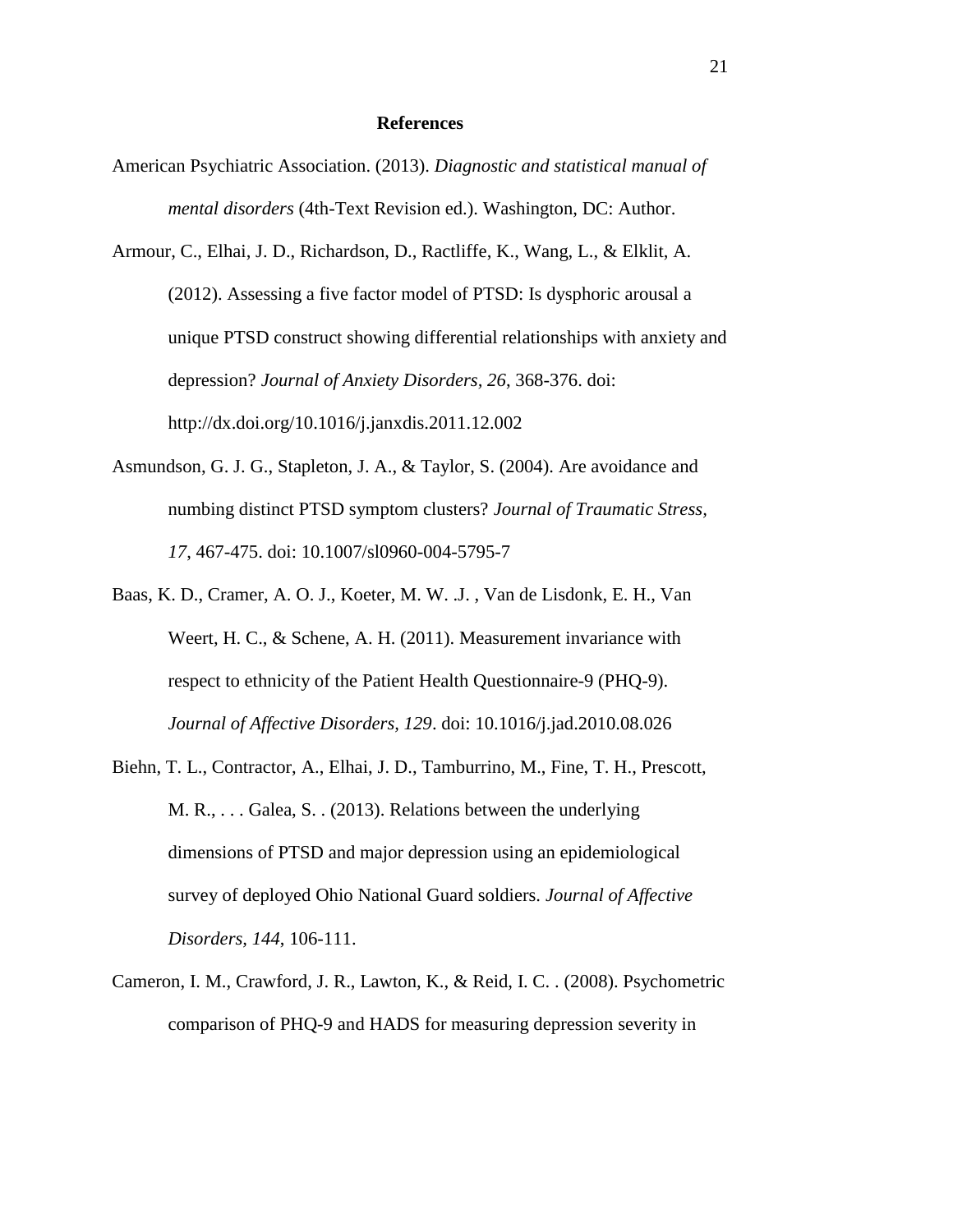primary care. *British Journal of General Practice, 58*, 32-36. doi: 10.3399/bjgp08X263794

- <span id="page-21-1"></span>Dum, M., Pickren, J., Sobell, L. C., & Sobell, M. B. (2008). Comparing the BDI-II and the PHQ-9 with outpatient substance abusers. *Addictive Behaviors, 33*, 381-387. doi: 10.1016/j.addbeh.2007.09.017
- <span id="page-21-4"></span>Elhai, J. D., Biehn, T. L., Armour, C., Klopper, J. J., Frueh, B. C., & Palmieri, P. A. (2011). Evidence for a unique PTSD construct represented by PTSD's D1-D3 symptoms. *Journal of Anxiety Disorders, 25*, 340-345. doi: 10.1016/j.janxdis.2010.10.007
- <span id="page-21-0"></span>Elhai, J. D., Contractor, A. A., Palmieri, P. A., Forbes, D., & Richardson, J. D. (2011). Exploring the relationship between underlying dimensions of posttraumatic stress disorder and depression in a national, trauma-exposed military sample. *Journal of Affective Disorders, 133*, 477-480. doi: 10.1016/j.jad.2011.04.035
- <span id="page-21-2"></span>Elhai, J. D., Contractor, A., Tamburrino, M., Fine, T. H., Prescott, M. R., Shirley, E., . . . Calabrese, J. R. (2012). The factor structure of major depression symptoms: A test of four competing models using the Patient Health Questionnaire-9. *Psychiatry Research, 199*, 169-173. doi: 10.1016/j.psychres.2012.05.018
- <span id="page-21-3"></span>Elhai, J. D., Franklin, C. L., & Gray, M. J. (2008). The SCID PTSD Module's Trauma Screen: Validity with two samples in detecting trauma history. *Depression and Anxiety, 25*, 737-741.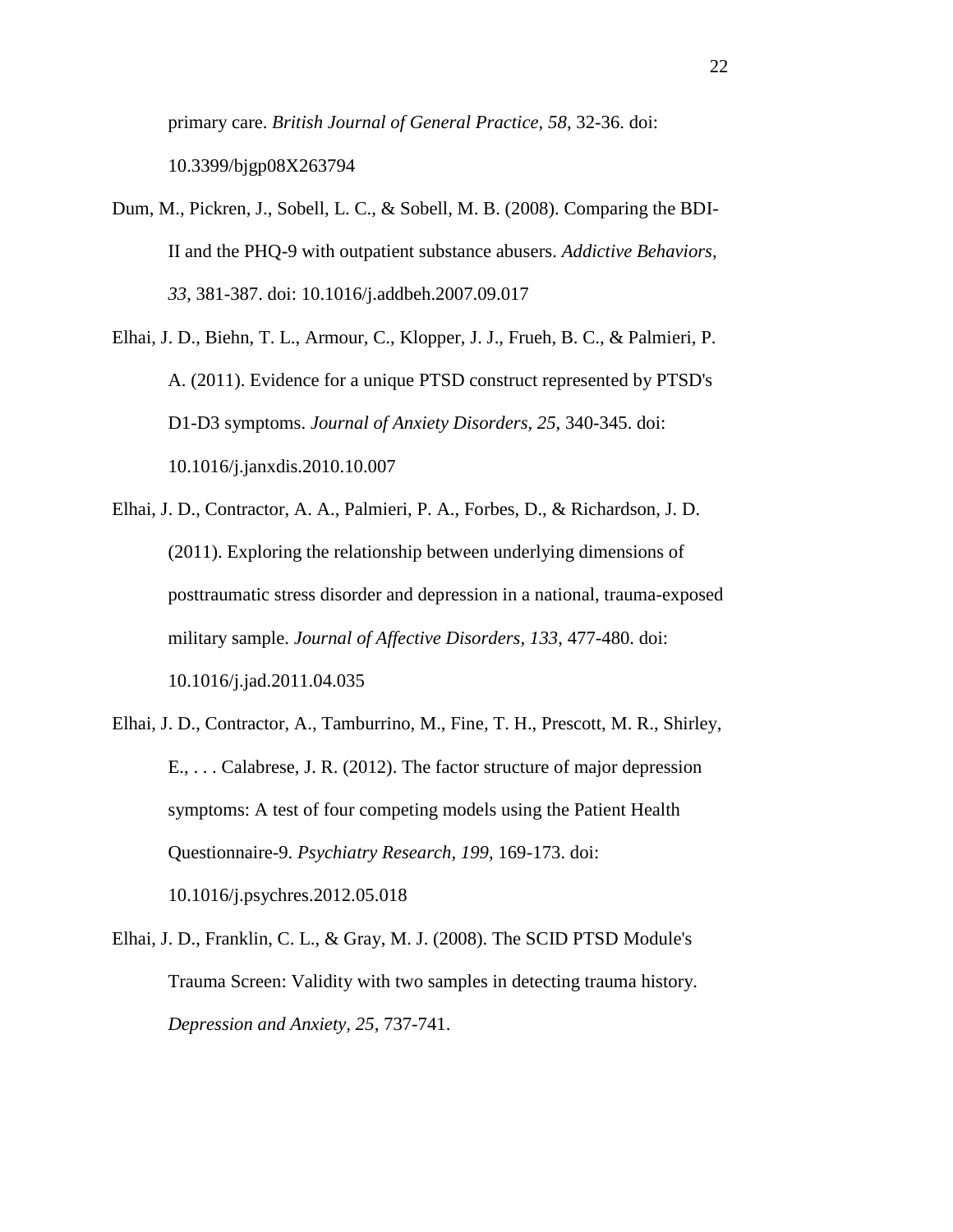- <span id="page-22-4"></span>Elhai, J. D., Gray, M. J., Kashdan, T. B., & Franklin, C. L. (2005). Which instruments are most commonly used to assess traumatic event exposure and posttraumatic effects?: A survey of traumatic stress professionals. *Journal of Traumatic Stress, 18*, 541-545.
- <span id="page-22-0"></span>Elhai, J. D., Grubaugh, A. L., Kashdan, T. B., & Frueh, B. C. . (2008). Empirical examination of a proposed refinement to DSM-IV posttraumatic stress disorder symptom criteria using the National Comorbidity Survey Replication data. *Journal of Clinical Psychiatry, 69*, 597-602. doi: 10.4088/JCP.v69n0411
- <span id="page-22-2"></span>Elhai, J. D., Miller, M. E., Ford, J. D., Biehn, T. L., Palmieri, P. A., & Frueh, B. C. . (2012). Posttraumatic stress disorder in DSM-5: Estimates of prevalence and symptom structure in a nonclinical sample of college students. *Journal of Anxiety Disorders, 26*, 58-64. doi: 10.1016/j.janxdis.2011.08.013
- <span id="page-22-1"></span>Elhai, J. D., & Palmieri, P. A. (2011). The factor structure of posttraumatic stress disorder: A literature update, critique of methodology, and agenda for future research. *Journal of Anxiety Disorders, 25*, 849-854. doi: 10.1016/j.janxdis.2011.04.007
- <span id="page-22-3"></span>First, M. B., Spitzer, R. L., Gibbon, M., & Williams, J. B. (1996). *Structured Clinical Interview for DSM-IV Axis I Disorders, Clinician Version (SCID-CV)*. Washington, DC: American Psychiatric Press.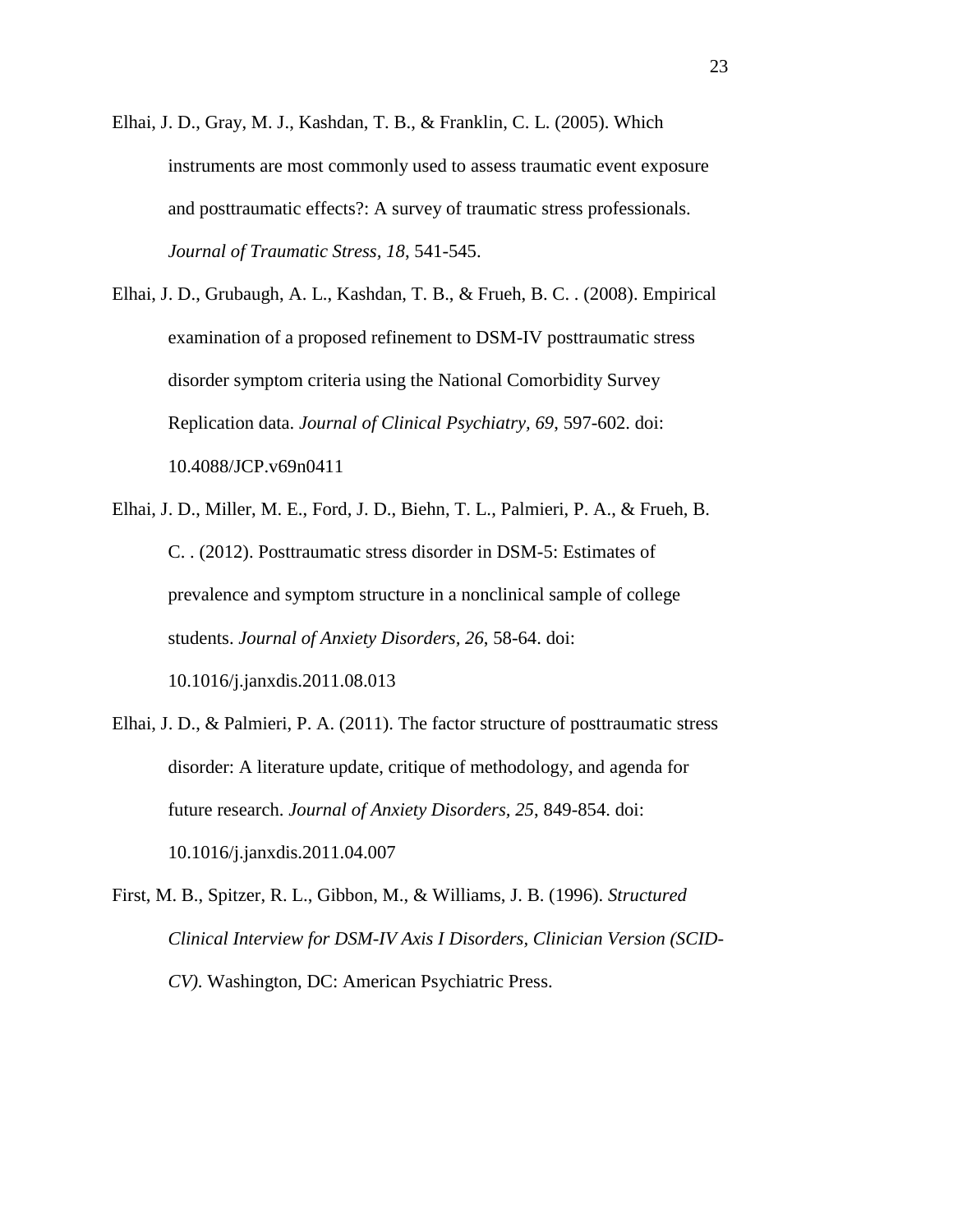- <span id="page-23-4"></span>Flora, D. B., & Curran, P. J. (2004). An empirical evaluation of alternative methods of estimation for confirmatory factor analysis with ordinal data. *Psychological Methods, 9*, 466-491. doi: 10.1037/1082-989x.9.4.466
- <span id="page-23-0"></span>Foa, E. B., Riggs, D. S., & Gershuny, B. S. (1995). Arousal, numbing, and intrusion: symptom structure of PTSD following assault. *American Journal of Psychiatry, 152*, 116-120.
- <span id="page-23-1"></span>Friedman, M. J., Resick, P. A., Bryant, R. A., Strain, J., Horowitz, M., & Spiegel, D. (2011). Classification of trauma and stressor-related disorders in DSM-5. *Depression and Anxiety, 28*, 737-749. doi: 10.1002/da.20845
- <span id="page-23-5"></span>Frueh, B. C., Grubaugh, A. L., Elhai, J. D., & Buckley, T. C. (2007). US Department of Veterans Affairs disability policies for posttraumatic stress disorder: Administrative trends and implications for treatment, rehabilitation, and research. *American Journal of Public Health, 97*, 2143- 2145.
- <span id="page-23-2"></span>Goodman, L., Corcoran, C., Turner, K., Yuan, N., & Green, B. L. (1998). Assessing traumatic event exposure: General issues and preliminary findings for the Stressful Life Events Screening Questionnaire. *Journal of Traumatic Stress, 11*, 521-542.
- <span id="page-23-3"></span>Graham, J. W. (2009). Missing data analysis: Making it work in the real world. *Annual Review of Psychology, 60*, 549-576. doi: 10.1146/annurev.psych.58.110405.085530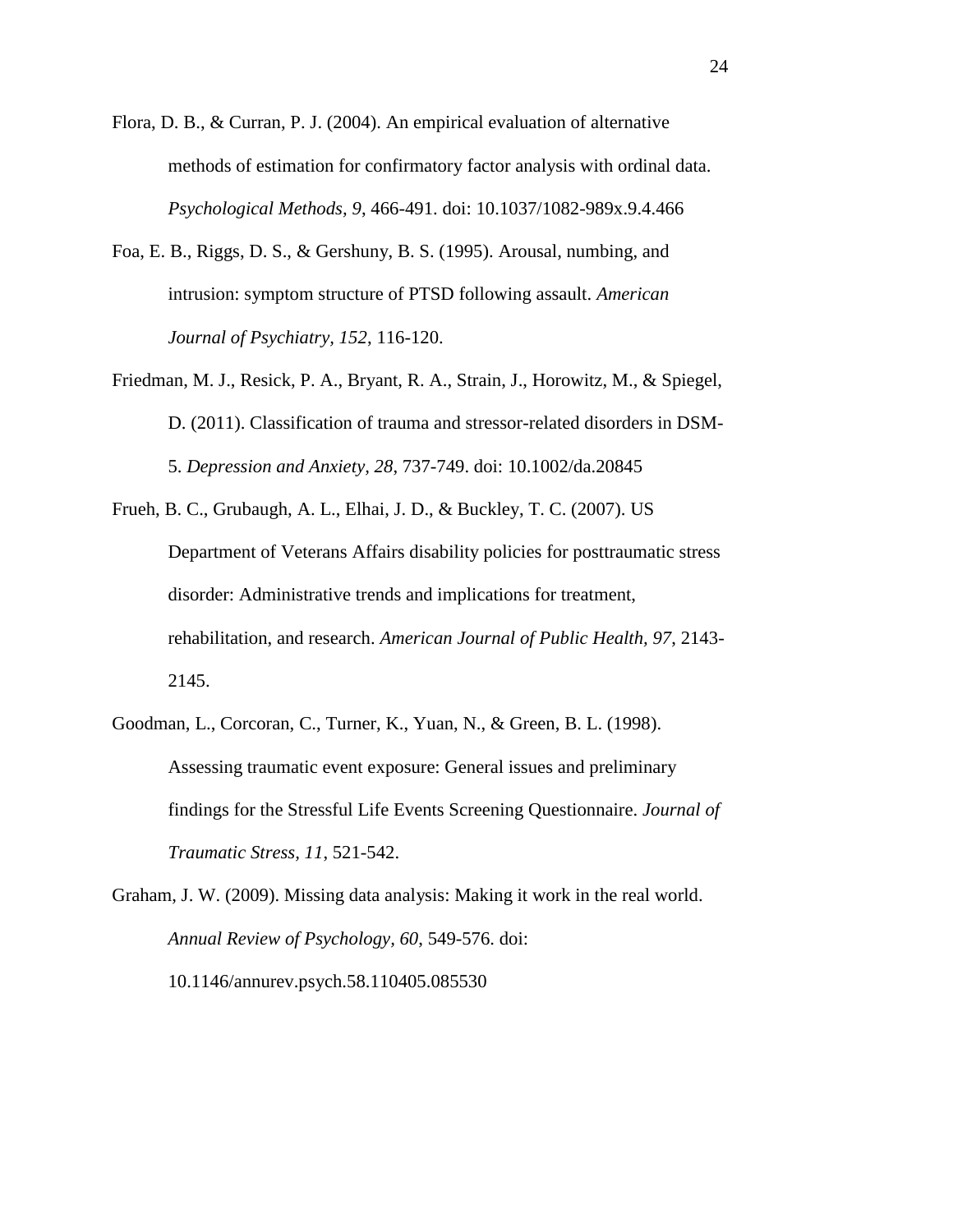- <span id="page-24-5"></span>Hu, L., & Bentler, P. M. (1998). Fit indices in covariance structural modeling: Sensitivity to underparameterized model misspecification. *Psychological Methods, 3*, 424-453.
- <span id="page-24-6"></span>Hu, L., & Bentler, P. M. (1999). Cutoff criteria for fit indexes in covariance structure analysis: Conventional criteria versus new alternatives. *Structural Equation Modeling, 6*, 1-55.
- <span id="page-24-2"></span>Huang, F. Y., Chung, H., Kroenke, K., Delucchi, K. L., & Spitzer, R. L. . (2006). Using the Patient Health Questionnaire-9 to measure depression among racially and ethnically diverse primary care patients. *Journal of General Internal Medicine, 21*, 547-552. doi: 10.1111/j.1525-1497.2006.00409.x
- <span id="page-24-3"></span>Kalpakjian, C. Z., Toussaint, L. L., Albright, K. J., Bombardier, C. H., Krause, J. K., & Tate, D. G. . (2009). Patient Health Questionnaire-9 in spinal cord injury: An examination of factor structure as related to gender. *The Journal of Spinal Cord Medicine, 32*, 147-156.
- <span id="page-24-0"></span>Kessler, R. C., Sonnega, A., Bromet, E., Hughes, M., & Nelson, C. B. (1995). Posttraumatic Stress Disorder in the National Comorbidity Survey. *Archives of General Psychiatry, 52*, 1048-1060. doi: 10.1001/archpsyc.1995.03950240066012
- <span id="page-24-1"></span>King, D. W., Leskin, G. A., King, L. A., & Weathers, F. W. (1998). Confirmatory factor analysis of the Clinician-Administered PTSD Scale. *Psychological Assessment, 10*, 90-96. doi: 10.1037/1040-3590.10.2.90
- <span id="page-24-4"></span>Krause, J. S., Bombardier, C., & Carter, R. E. . (2008). Assessment of depressive symptoms during inpatient rehabilitation for spinal cord injury: Is there an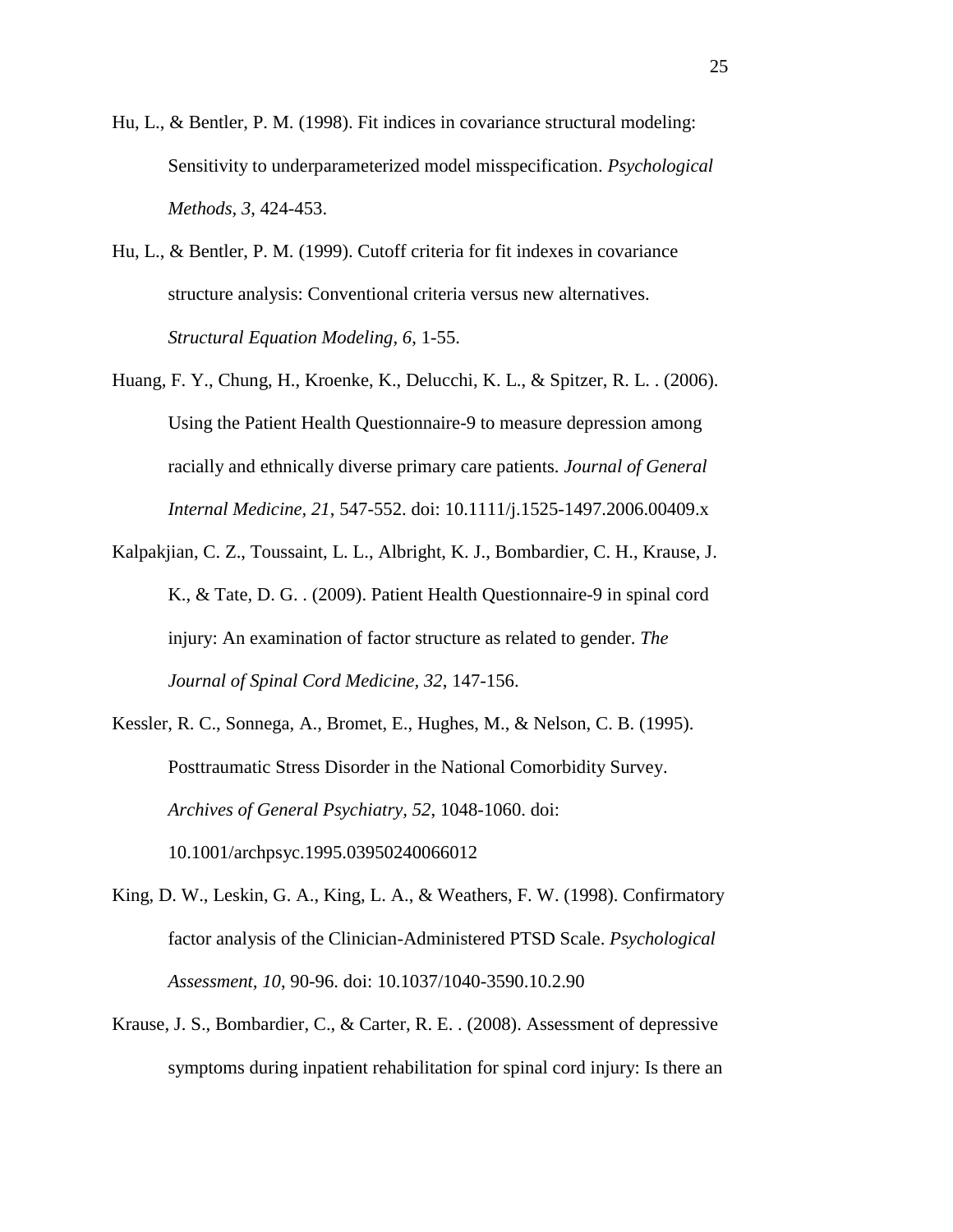underlying somatic factor when using the PHQ? *Rehabilitation Psychology, 53*, 513-520. doi: 10.1037/a0013354

- <span id="page-25-1"></span>Krause, J. S., Reed, K. S., & McArdle, J. J. (2010). Factor structure and predictive validity of somatic and nonsomatic symptoms from the Patient Health Questionnaire-9: A longitudinal study after spinal cord injury. *Archives of Physical Medicine and Rehabilitation, 91*, 1218-1224. doi: 10.1016/j.apmr.2010.04.015
- <span id="page-25-0"></span>Kroenke, K., Spitzer, R. L., & Williams, J. B. W. (2001). The PHQ-9:Validity of a brief depression severity measure. *Journal of General Internal Medicine, 16*, 606-613. doi: 10.1046/j.1525-1497.2001.016009606.x
- <span id="page-25-4"></span>MacCallum, R. C., Browne, M. W., & Sugawara, H. M. (1996). Power analysis and determination of sample size for covariance structure modeling. *Psychological Methods, 1*, 130-149. doi: 10.1037//1082-989x.1.2.130
- <span id="page-25-3"></span>McDonald, S. D., & Calhoun, P. S. (2010). The diagnostic accuracy of the PTSD Checklist: A critical review. *Clinical Psychology Review, 30*, 976-987. doi: 10.1016/j.cpr.2010.06.012
- <span id="page-25-2"></span>Miller, M. W., Wolf, E. J., Kilpatrick, D. G., Resnick, H. S., Marx, B. P., Holowka, D. W., . . . Rosen, R. (in press). The prevalence and latent structure of proposed DSM-5 posttraumatic stress disorder symptoms in U.S. national and veteran samples. *Psychological Trauma: Theory, Research, Practice, and Policy*. doi: 10.1037/a0029730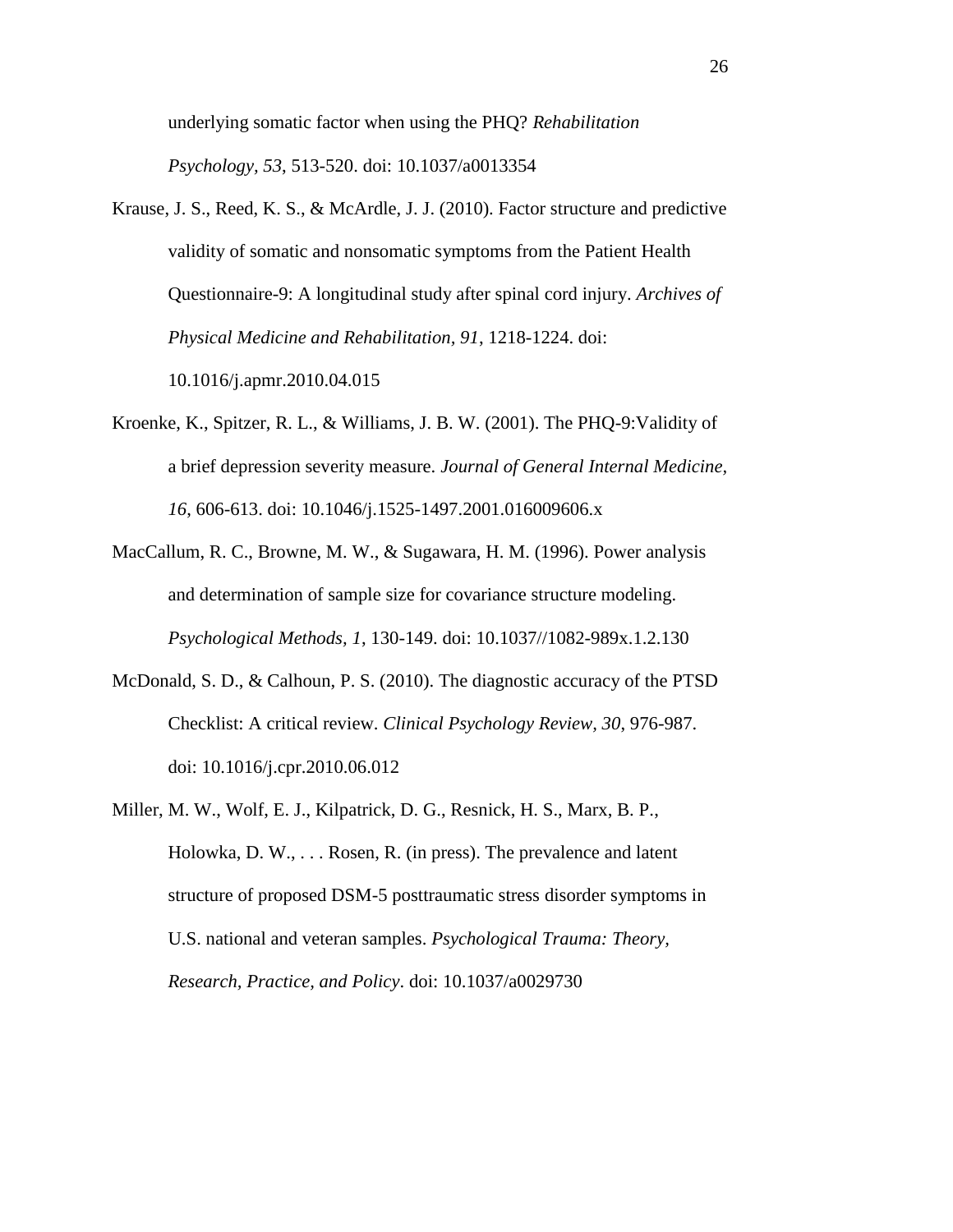- <span id="page-26-4"></span>Preacher, K. J., & Merkle, E. C. (2012). The Problem of Model Selection Uncertainty in Structural Equation Modeling. *Psychological Methods, 17*, 1-14. doi: 10.1037/a0026804
- <span id="page-26-3"></span>Raftery, A. E. (1995). Bayesian model selection in social research. *Sociological Methodology, 25*, 111–163.

<span id="page-26-5"></span>Regier, D. A., Narrow, W. E., Clarke, D. E., Kraemer, H. C., Kuramoto, S. J., Kuhl, E. A., & Kupfer, D. J. (2013). DSM-5 field trials in the United States and Canada, part II: Test-retest reliability of selected categorical diagnoses. *American Journal of Psychiatry, 170*, 59-70. doi: 10.1176/appi.ajp.2012.12070999

- <span id="page-26-1"></span>Richardson, E. J., & Richards, J. S. (2008). Factor structure of the PHQ-9 screen for depression across time since injury among persons with spinal cord injury. *Rehabilitation Psychology, 53*, 243-249. doi: 10.1037/0090- 5550.53.2.243
- <span id="page-26-2"></span>Ruggiero, K. J., Del Ben, K., Scotti, J. R., & Rabalais, A. E. (2003). Psychometric properties of the PTSD Checklist-Civilian Version. *Journal of Traumatic Stress, 16*, 495-502.
- <span id="page-26-0"></span>Simms, L. J., Watson, D., & Doebbeling, B. N. (2002). Confirmatory factor analyses of Posttraumatic Stress Symptoms in deployed and nondeployed veterans of the Gulf War. *Journal of Abnormal Psychology, 111*, 637-647. doi: 10.1037//0021-843x.111.4.637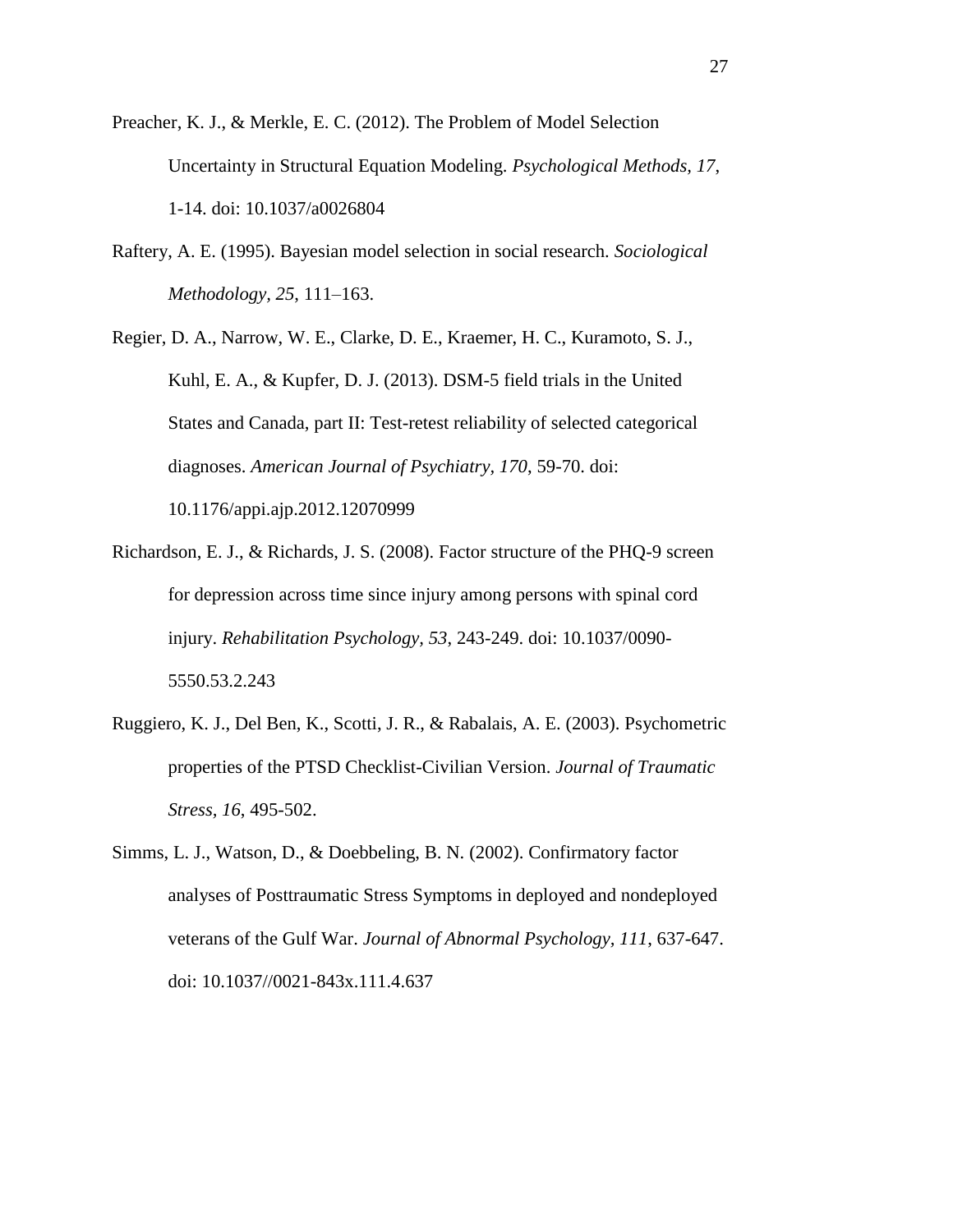<span id="page-27-0"></span>Spitzer, R. L., First, M. B., & Wakefield, J. C. . (2007). Saving PTSD from itself in DSM-V. *Journal of Anxiety Disorders, 21*. doi: 10.1016/j.janxdis.2006.09.006

<span id="page-27-3"></span>Spitzer, R. L., Williams, J. B. W., Kroenke, K., Linzer, M., Verloin deGruy III, F., Hahn, S. R., . . . Johnson, J. G. (1994). Utility of a new procedure for diagnosing mental disorders in primary care. *Journal of the American Medical Association 272*, 1749-1756. doi:

10.1001/jama.1994.03520220043029

<span id="page-27-4"></span>Wang, L., Long, D., Li, Z., & Armour, C. (2011). Posttraumatic stress disorder symptom structure in Chinese adolescents exposed to a deadly earthquake. *Journal of Abnormal Child Psychology, 39*, 749-758. doi: 10.1007/s10802-011-9508-4

<span id="page-27-5"></span>Wang, L., Zhang, J., Shi, Z., Zhou, M., Li, Z., Zhang, K., . . . Elhai, J. D. (2011). Comparing alternative factor models of PTSD symptoms across earthquake victims and violent riot witnesses in China: Evidence for a five-factor model proposed by Elhai et al. (2011). *Journal of Anxiety Disorders, 25*, 771-776. doi:

http://dx.doi.org/10.1016/j.janxdis.2011.03.011

- <span id="page-27-1"></span>Watson, D. (2005). Rethinking the mood and anxiety disorders: A quantitative hierarchical model for DSM-V. *Journal of Abnormal Psychology, 114*, 522-536.
- <span id="page-27-2"></span>Watson, D. (2009). Differentiating the mood and anxiety disorders: A quadripartite model. *Annual Review of Clinical Psychology, 5*, 221-247.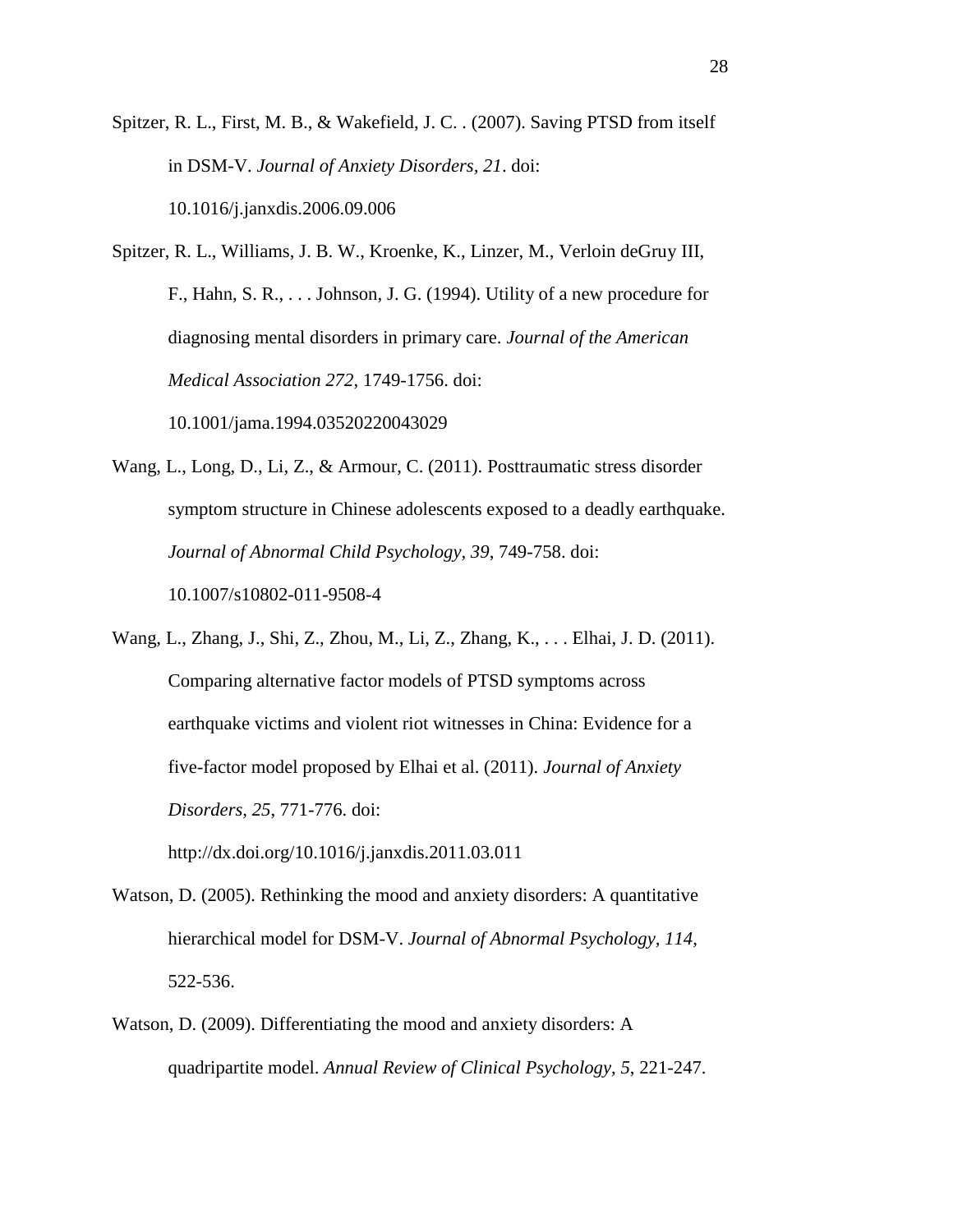- <span id="page-28-1"></span>Weathers, F. W., Litz, B. T., Herman, D. S., Huska, J. A., & Keane, T. M. (1993). *The PTSD Checklist: Reliability, validity, & diagnostic utility*. Paper presented at the Paper presented at the annual meeting of the International Society for Traumatic Stress Studies, San Antionio, TX.
- <span id="page-28-2"></span>Weathers, F. W., Litz, B. T., Keane, T. M., Palmieri, P. A., Marx, B. P., & Schnurr, P. P. . (2013). The PTSD Checklist for DSM-5 (PCL-5). Scale available from the National Center for PTSD at www.ptsd.va.gov.
- <span id="page-28-3"></span>Wilkins, K. C., Lang, A. J., & Norman, S. B. (2011). Synthesis of the psychometric properties of the PTSD Checklist (PCL) military, civilian, and specific versions. *Depression and Anxiety, 28*, 596-606. doi: 10.1002/da.20837
- <span id="page-28-4"></span>Wirth, R. J., & Edwards, M. C. (2007). Item Factor Analysis. *Psychological Methods, 12*, 58-79. doi: 10.1037/1082-989x.12.1.58
- <span id="page-28-0"></span>Yufik, T., & Simms, L. J. (2010). A meta-analytic investigation of the structure of posttraumatic stress disorder symptoms. *Journal of Abnormal Psychology, 119*, 764-776. doi: 10.1037/a0020981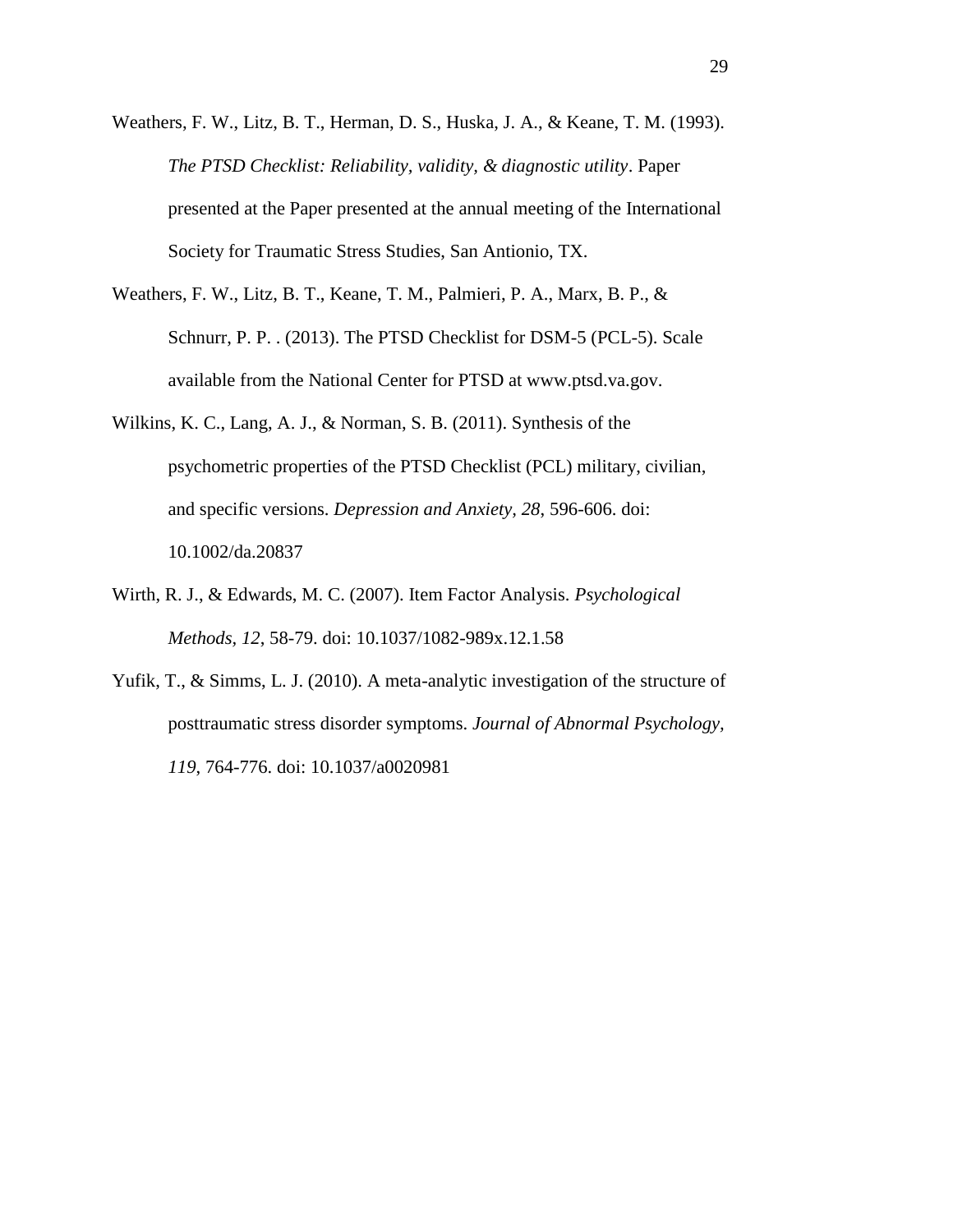| <b>Correlation 1</b>          | <b>Direction</b> | <b>Correlation 2</b>              |
|-------------------------------|------------------|-----------------------------------|
| Alterations in Arousal with   | $\geq$           | Alterations in Arousal with       |
| Somatic                       |                  | Non-Somatic                       |
| Negative Alteration in Mood   | $\rm{>}$         | Negative Alteration in Mood       |
| & Cognitions with Non-        |                  | & Cognitions with Somatic         |
| Somatic                       |                  |                                   |
| Reexperiencing with Somatic   |                  | Reexperiencing with Non-          |
|                               |                  | Somatic                           |
| <b>Avoidance with Somatic</b> | ヽ                | <b>Avoidance with Non-Somatic</b> |

*Table 1. Correlations tested with Wald's Chi-Square test.*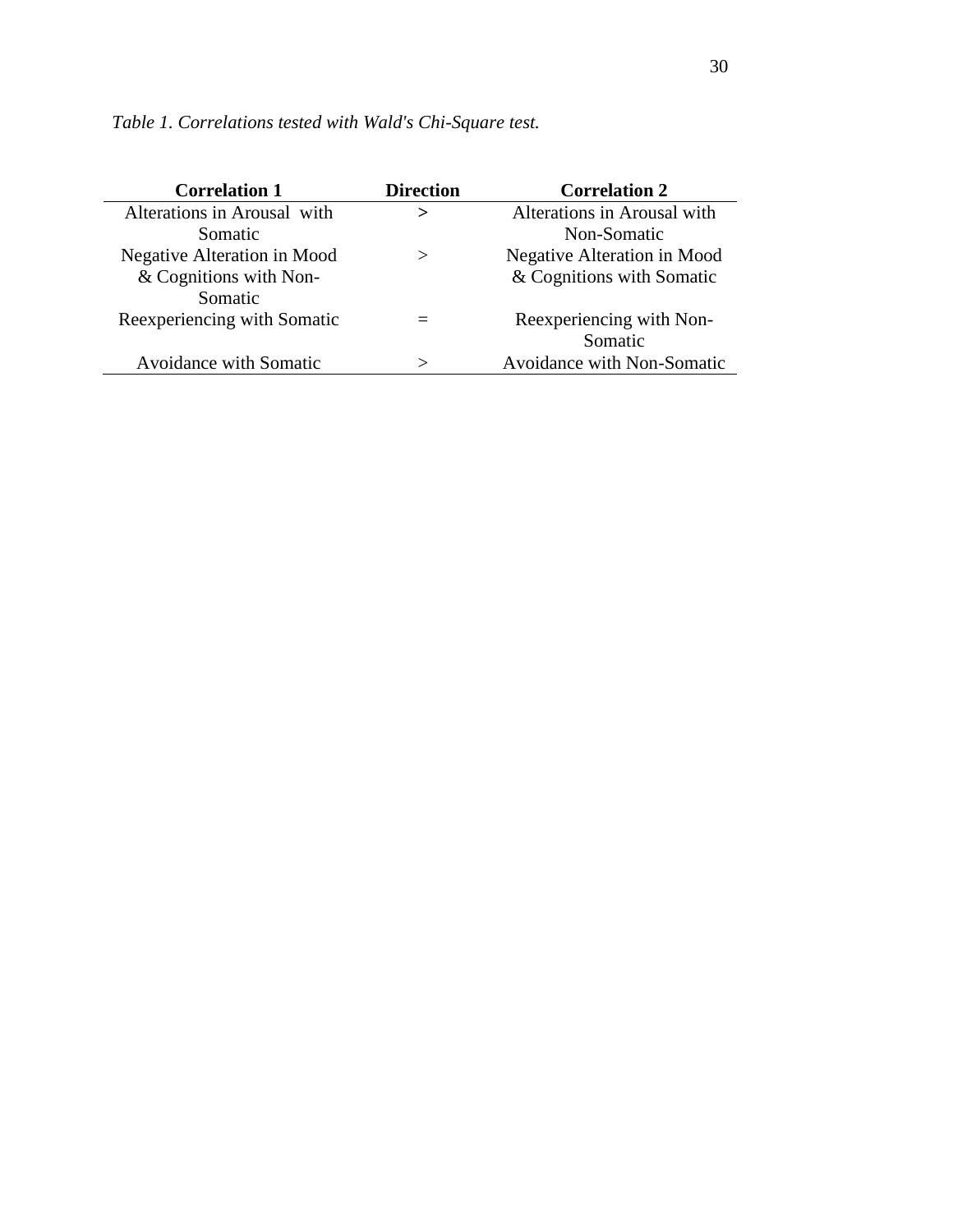*Table 2. DSM-5 PTSD Models.*

|                                            | Models       |                 |  |
|--------------------------------------------|--------------|-----------------|--|
| <b>PTSD Symptoms</b>                       | DSM-5        | DSM-5-Dysphoria |  |
| B1: Intrusive thoughts                     | $\mathbf R$  | R               |  |
| <b>B2</b> : Nightmares                     | R            | R               |  |
| <b>B3</b> : Flashbacks                     | $\mathbf R$  | $\mathbf R$     |  |
| B4: Emotional cue reactivity               | $\mathbf R$  | R               |  |
| B5: Physiological cue reactivity           | $\mathbf R$  | R               |  |
| C1: Avoidance of thoughts                  | $\mathsf{A}$ | A               |  |
| C2: Avoidance of reminders                 | A            | A               |  |
| D1: Trauma-related amnesia                 | <b>NAMC</b>  | D               |  |
| D2: Negative beliefs                       | <b>NAMC</b>  | D               |  |
| D3: Distorted blame                        | <b>NAMC</b>  | D               |  |
| D4: Persistent negative emotional state    | <b>NAMC</b>  | D               |  |
| D5: Lack of interest                       | <b>NAMC</b>  | D               |  |
| D6: Feeling detached                       | <b>NAMC</b>  | D               |  |
| D7: Inability to experience positive       | <b>NAMC</b>  | D               |  |
| emotions                                   |              |                 |  |
| E1: Irritable/angry                        | <b>NAA</b>   | D               |  |
| E2: Reckless behavior                      | <b>NAA</b>   | H               |  |
| E3: Hypervigilance                         | <b>NAA</b>   | H               |  |
| E4: Easily startled                        | <b>NAA</b>   | H               |  |
| E5: Difficulty concentrating               | <b>NAA</b>   | D               |  |
| E6: Difficulty sleeping<br>$\cdot$ $\cdot$ | <b>NAA</b>   | D               |  |

Note.  $R = Reexperiencing$ ;  $A = Avoidance$ ;  $N = Numbing$ ;  $H = Hyperavusal$ ;  $NM = Negative$  Alterations in Mood and Cognitions;  $NA = Negative$  Alterations in Arousal;  $D = Dysphoria$ .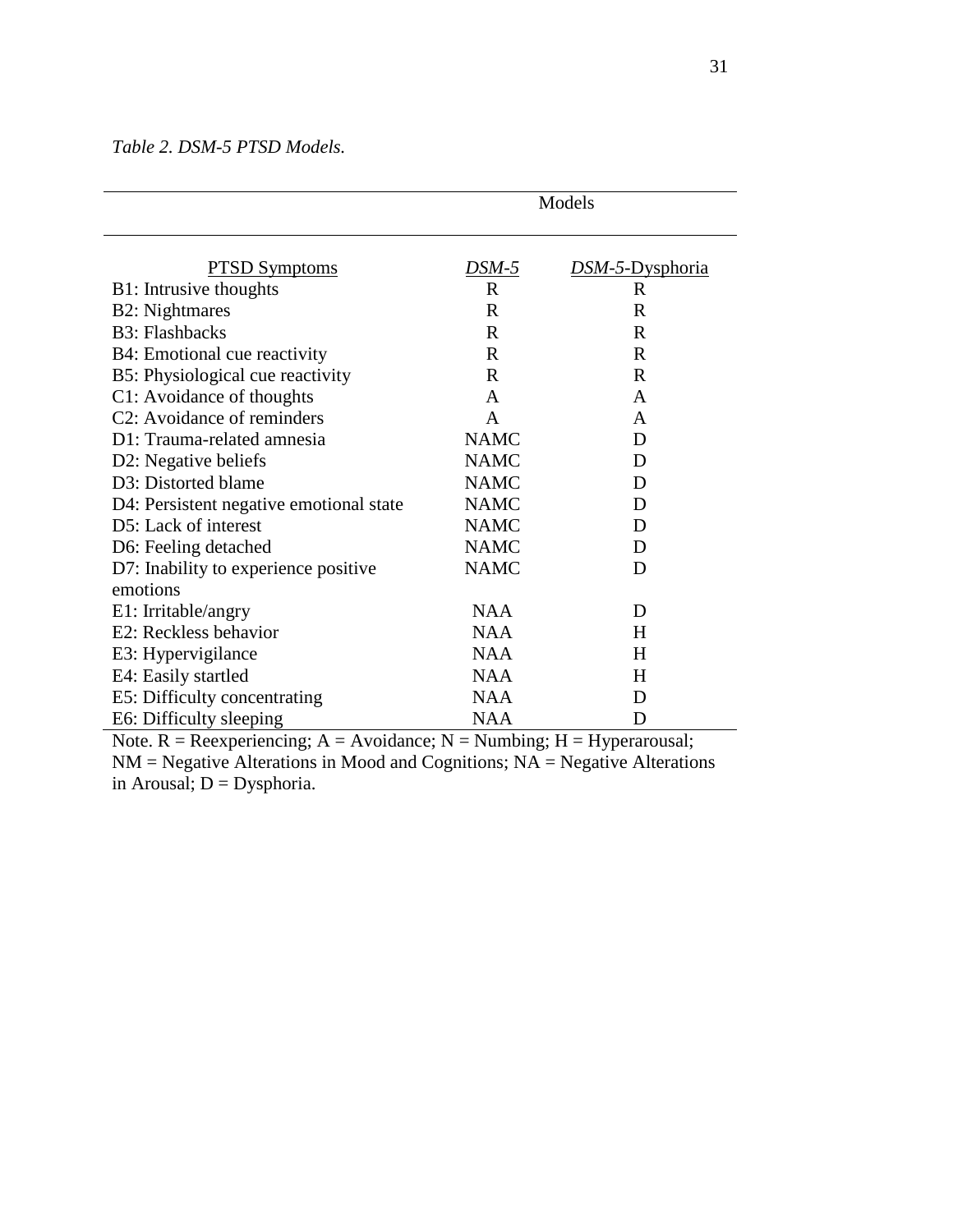| <b>Fit Statistics</b> | $DSM-5$<br><b>PTSD Model</b> | <b>Dysphoria</b> | <b>Krause's</b><br><b>Depression</b><br><b>Model</b> | <b>Combined</b><br>PTSD-<br><b>Depression</b><br><b>Model</b> |
|-----------------------|------------------------------|------------------|------------------------------------------------------|---------------------------------------------------------------|
| Chi-Square            | $\chi^2(164) =$              | $\chi^2(164) =$  | $\chi^2(26) =$                                       | $\chi^2(362) =$                                               |
|                       | 436.83                       | 457.64           | 117.913                                              | 776.691                                                       |
| <b>RMSEA</b>          | .079                         | .082             | .115                                                 | .066                                                          |
| <b>CFI</b>            | .973                         | .971             | .974                                                 | .965                                                          |
| <b>TLI</b>            | .969                         | .967             | .963                                                 | .961                                                          |
| <b>BIC</b>            | 14389.61                     | 14403.99         |                                                      |                                                               |

*Table 3. Fit Statistics of the Models Tested*.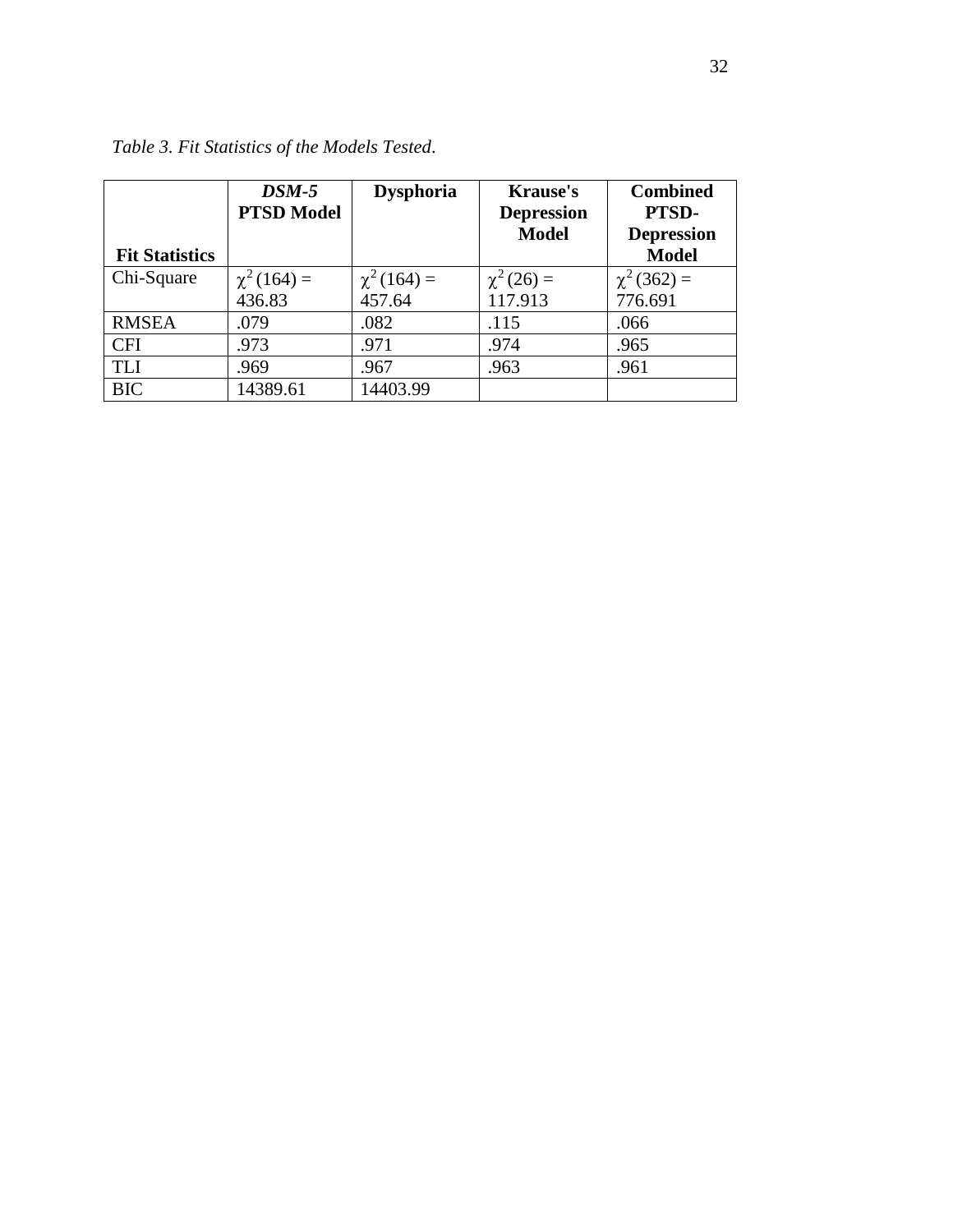| <b>Correlation between factors</b> | r value | <b>Wald's Chi-Square</b>        |
|------------------------------------|---------|---------------------------------|
| Reexperiencing and Somatic         | .602    | $\chi^2(1) = 2.021, p = .155$   |
| Reexperiencing and Non-Somatic     | .551    |                                 |
| <b>Avoidance and Somatic</b>       | .573    | $\chi^2(1) = 6.448, p = .011$   |
| Avoidance and Non-Somatic          | .478    |                                 |
| N.A.M.C. and Somatic               | .689    | $\gamma^2(1) = 6.744, p = .009$ |
| N.A.M.C. and Non-Somatic           | .763    |                                 |
| N.A.A. and Somatic                 | .783    | $\chi^2(1) = 4.889, p = .027$   |
| N.A.A. and Non-Somatic             | .712    |                                 |

T*able 4. Correlations between somatic vs. non-somatic factors with PTSD factors.*

Note: N.A. M. C.- Negative alterations in Mood and Cognitions; N. A. A.- Negative alterations in Arousal